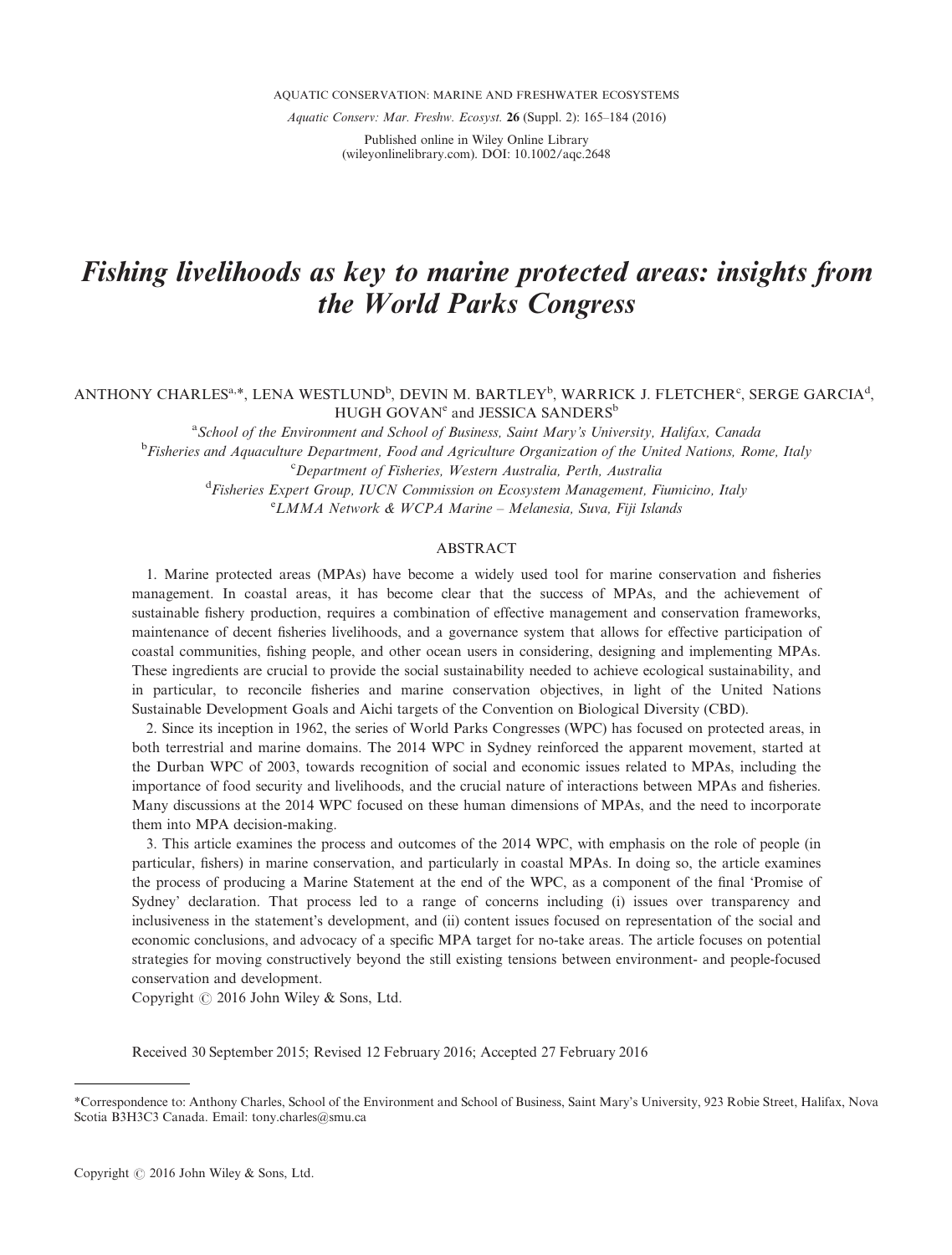KEY WORDS: coastal; ocean; fisheries; marine conservation; no-take marine reserve; protected area targets; sustainable livelihoods; food security; participatory governance; human dimensions

# INTRODUCTION

Given the right empowerment and support, fishing people around the globe can be among the world's strongest conservationists (Cochrane et al., 2014). Conservation, for fishers, is clearly a balancing act of taking enough now, using appropriate methods, while leaving enough for the future. Indeed, there is abundant evidence of fishing communities pursuing this balance – local-level 'sustainable development' – for millennia before the Brundtland Commission coined the term (WCED, 1987). In challenging situations of poverty and food insecurity, fishing may focus on short-term food and livelihoods, but otherwise, fishers want to be catching fish not only this year but for years to come. Furthermore, fishing communities are aware that their fisheries rely not only on the maintenance of the targeted stocks, but also on the ecosystem that supports these stocks. Thus conservation practices are essential to sustained human benefits, and traditional ecological knowledge (TEK) is an important ingredient for ecosystem-based management (Berkes et al., 2000; Golden et al., 2014).

Accordingly, a key lesson for those focusing on the goals of nature and biodiversity conservation is that having the support of fishing people – whose lives depend on the resources they use – may well make the difference between success and failure in meeting conservation objectives (McClanahan et al., 2006; Pomeroy et al., 2007; Ban et al., 2011). Indeed, if conservation initiatives are imposed without fisher support and involvement, the results can be very negative – both to conservation goals and to the wellbeing of fishers. The greatest opportunities for success will come when such fisher support and involvement is combined with comprehensive attention to the underlying causes of any overfishing and/or destructive fishing practices.

These lessons are crucial for marine protected areas (MPAs), which have been receiving increasing attention over recent decades (FAO, 2011; Weigel et al., 2014). Though initially viewed mainly as a tool for biodiversity conservation, the potential for MPAs

as a means to improve fisheries management has also been postulated for some time (Ballantine, 2014). This should not be surprising given that MPAs are a form of spatial management, and spatial management measures are frequently used by fisheries managers (Charles and Sanders, 2007). There are, however, ongoing debates regarding: (i) how effective are MPAs (especially no-take closures) for improving fishery yields when established primarily to meet biodiversity conservation objectives; and (ii) whether MPAs can deliver social and economic benefits to local communities as well as positive conservation outcomes (FAO, 2011; Bennett and Dearden, 2014a). MPAs have been the subject of considerable discussions and reviews from these different perspectives within the journal literature, as well as by a range of organizations and in many conferences and meetings.

A key focal point for discussions of MPAs and other protected areas, and indeed the most important international legal instrument related to the establishment of MPAs, is the Convention on Biological Diversity (CBD), which includes objectives for both conservation of biological diversity and sustainable use of its components. Article 8 of the Convention refers specifically to protected areas and, in 2004, the CBD's decisionmaking body, the Conference of Parties (COP) agreed that 'marine and coastal protected areas are an essential tool for the conservation and sustainable use of marine and coastal biodiversity' (Decision VII/4). The Aichi Biodiversity Targets, agreed by governments in 2010, include, among other things, quantitative targets for 'equitably managed, ecologically representative and wellconnected systems of protected areas and other effective area-based conservation measures' (Aichi Target No 11). These targets also refer to fisheries and the need to avoid overfishing and to limit the negative impact of fisheries on stocks, species and ecosystems (Aichi Target No 6) (CBD, 2015).

The United Nations (UN) sustainable development goals (SDG), adopted by UN Member States in September 2015, also make specific reference to the oceans, in Goal 14,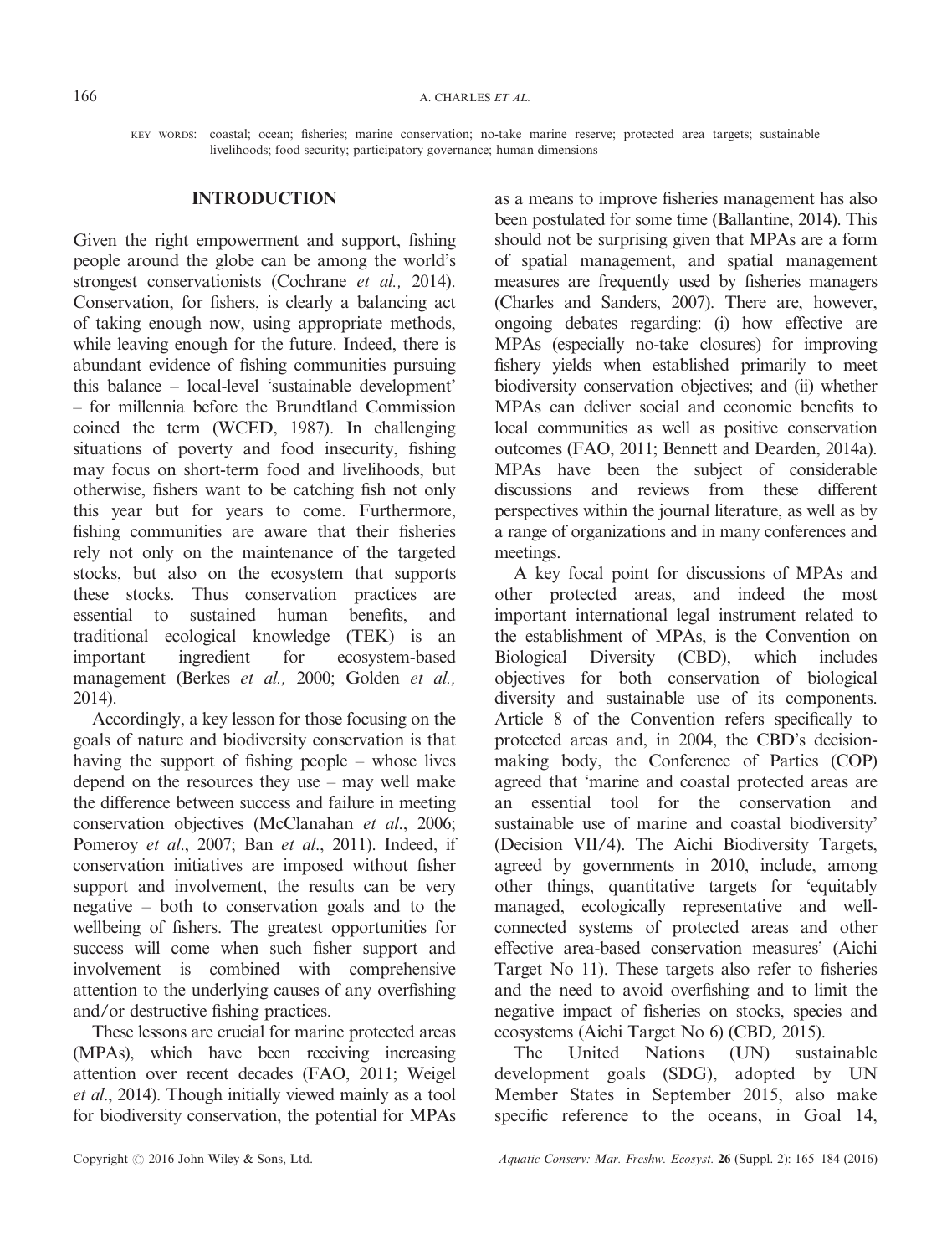'Conserve and sustainably use the oceans, seas and marine resources for sustainable development'. Protected areas arise in clause 14.5: 'By 2020, conserve at least 10 per cent of coastal and marine areas, consistent with national and international law and based on the best available scientific information'. Together with its other targets, Goal 14 calls for a comprehensive approach for achieving sustainable oceans and emphasizes all three pillars of sustainability – environmental, economic and social – in line with the  $Rio+20$ outcome document The Future We Want (UN, 2015; United Nations Department of Economic and Social Affairs, 2012).

In the fisheries arena, a corresponding emphasis on more explicit recognition of broader ecosystem aspects in fisheries management is evident through the increased attention to, and application of, ecosystem-based approaches (FAO, 1995, 2009; Charles, 2014) including the FAO-developed ecosystem approach to fisheries (EAF) (FAO, 2003). Combining fisheries management measures together with biodiversity conservation measures – such as MPAs – is increasingly recognized as an important advance. Indeed, this is becoming more common within the overall objective of fisheries management: sustainable utilization of fishery resources for the benefit of people, while maintaining biodiversity (FAO, 2011). The important role of fisheries, especially small-scale fisheries, for food and nutrition security and poverty eradication is also increasingly recognized (FAO, 2015).

Noting these developments, there seems to be a level of convergence between biodiversity conservation and fisheries management objectives (Charles, 2005; Garcia et al., 2014) – objectives that in the past may have been treated more separately (Weigel et al., 2014). Despite this convergence, there remains a clear tension between biodiversity conservation and fisheries management objectives.

This article examines these themes by focusing on interactions of MPAs with fisheries and fishing livelihoods, and more broadly on the range of perspectives regarding the role of people (in particular fishers) in marine conservation. The emphasis is on coastal fisheries and MPAs. With no single internationally agreed definition of MPAs, there is commonly confusion between MPAs established for conservation purposes and other spatial management tools designed specifically for fisheries management. This article focuses on conservation-oriented MPAs, according to the IUCN definition, i.e. ones in which conservation of biodiversity is a primary objective (Day et al., 2012). Within this definition, multiple-use MPAs (IUCN categories V and VI) that can contain fisheries are included, but with a central objective of conservation.

This article explores the relative importance given, in the objectives and the governance of MPAs, to generating livelihoods and food security benefits. The analysis is carried out by examining the discussions and specific outcomes (i.e. closing statements and sets of recommendations) produced at the World Parks Congress (WPC) held in Sydney, Australia, in 2014. That event was one of a WPC series organized by the IUCN every 10 years, as major gatherings for those interested in protected areas – including scientists, practitioners and other stakeholders concerned with land- and/or water-based protected areas.

This analysis of the WPC 2014 focuses on: (i) the interactions between fisheries and MPAs and the extent that the human dimension was covered in the sessions and outcomes; (ii) the relative extent of marine-based sessions compared with those having an emphasis on land-based protected areas; and (iii) the applicability of the marine synthesis statement produced as part of the 'Promise of Sydney' outputs from the Congress. Also discussed are some of the challenges and opportunities involved in increasing the effectiveness of MPAs, in regard to better meeting both biodiversity and fisheries livelihoods objectives.

# MPAs for sustainable livelihoods and food security

In considering the effects of MPAs on fishing for food security and livelihoods, the focus should naturally be on coastal small-scale fisheries and fishing people because, with a majority of the human population globally living near the coast, this is where dependence on fisheries is greatest and where fisheries contribute most to food security. The classic statistic is that 90% of the world's fishing people (capture fisheries) are in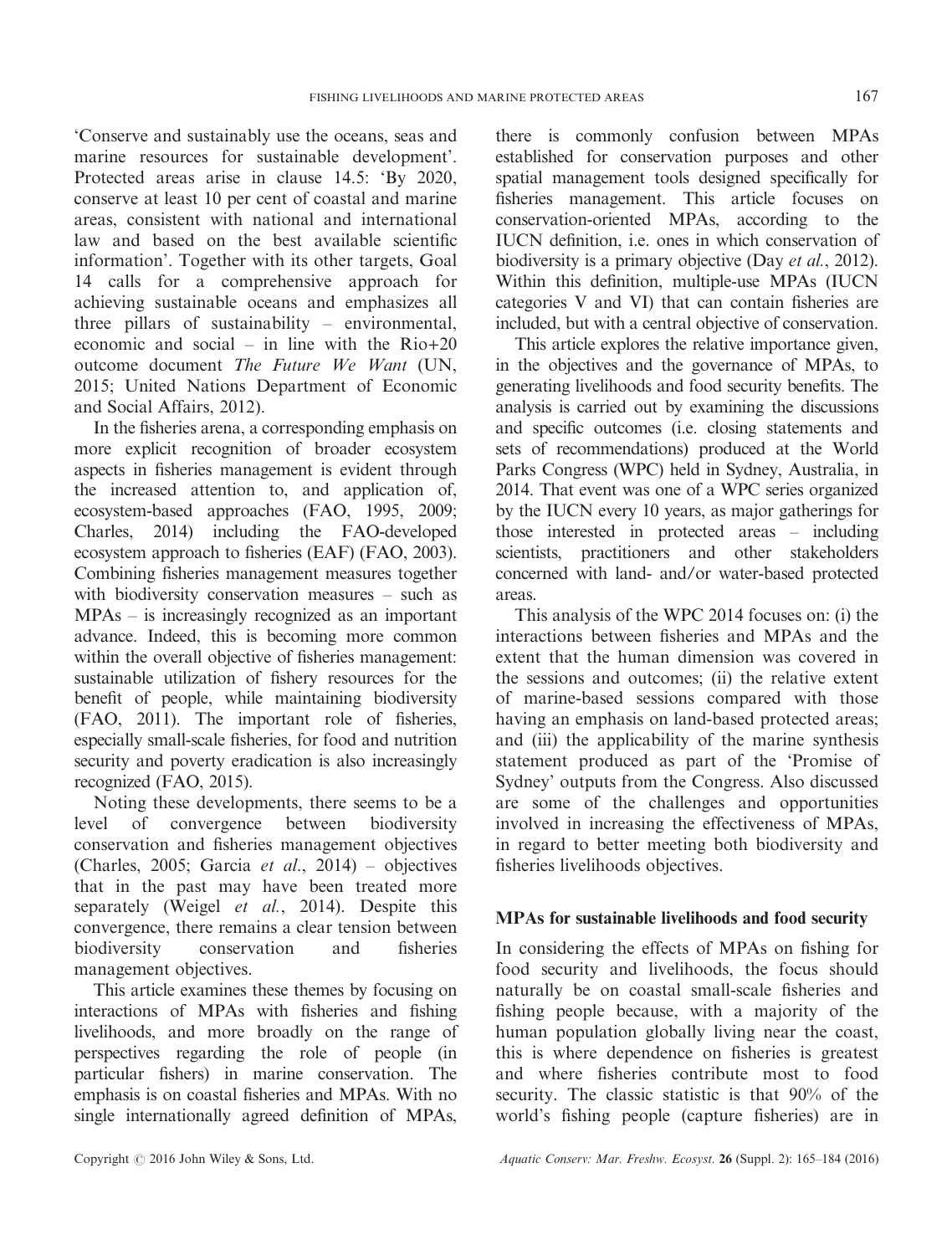small-scale fisheries (Mills *et al.*, 2011; World Bank, 2012). Livelihood issues are crucial to such fisheries, with small-scale fishing providing food for others, and ensuring food security for fishery-based communities themselves. Consequently, there is a widespread aspiration for coastal waters that are productive, diverse and healthy.

This aspiration requires dealing with the significant impacts and threats from such 'external' factors as inland and coastal industrialization, rural and agricultural activities, population growth and demographic shifts, climate change, and global economic policies (Tuler et al., 2008; FAO, 2013; Bennett et al., 2015a). There have also been, in some cases, 'internal' pressures in the form of overfishing or other unsustainable practices, which have often resulted from a decay, over the past century, in local fishery management systems, often due to the above 'external' factors. Attention to restoring or reinforcing effective participatory governance is seen as an essential element, since, as noted above, experience from around the world demonstrates that engagement of people on the coast is crucial as a means to effectively protect the coastal marine environment. There is a potential for cooperation between conservation and fishing sectors at the community level illustrated through shared stewardship efforts by coastal communities and ocean users, working together with governments and others toward environmental, economic and social sustainability (Pomeroy and Rivera-Guieb, 2005). These local stewardship initiatives can benefit, especially when coastal communities 'possess their own self-governance structures that show significant conservation value' (Garcia et al., 2014).

These insights can be usefully applied in addressing the shortcomings in current MPA and other marine conservation processes. Among the crucial determinants of success for coastal MPAs (Christie et al., 2005; Charles and Wilson, 2009; Bennett and Dearden, 2014b; Rossiter and Levine, 2014), particularly notable is the need for: (i) a suitably clear and well-defined purpose; and (ii) proper engagement with coastal communities and small-scale fishers, including suitable participatory governance arrangements, with community-based or related forms of co-management. The latter can

build on arrangements often used in small-scale fisheries (Kooiman et al., 2005; Charles and Wilson, 2009; McConney and Charles, 2009). The relevant stakeholders must be involved from the start, i.e. in deciding whether creating an MPA to solve a specific fishery problem is even appropriate, or if some other management approach would better fit in their situation.

A full appreciation of the effect of MPAs on fisheries, livelihoods and food security, and of their potential in fisheries management, requires more holistic assessment protocols than those used up to now. A comprehensive assessment might seek to understand not only the resources but also the people and their social and economic conditions, within a territory encompassing the MPA and all the space around it affected by resource migrations, transfers of fishing effort, modification of fishing patterns, trade flows, etc. The actual impact can be positive, neutral or negative, depending on the context and the manner of MPA establishment and implementation. Indeed the High Level Panel of Experts on Food Security and Nutrition (HLPE) statement on MPAs and food security noted that there is no clear causal link between MPAs and food security, with MPAs being neither uniformly good nor bad (HLPE, 2014). This situation seems analogous to the links between fisheries and food security (Bene et al., 2016). In both cases, it would seem that the complexity of the social–ecological systems involved – with multiple non-linear cause–effect relations and feedback loops – significantly reduces the predictability of management outcomes as well as their stability over time. This reinforces the need to systematically identify specific vulnerable ecosystems, human communities and food security scenarios, and to consider these in relation to overall management objective(s), in order to assess whether MPAs will be effective in any given circumstance and to improve their contribution to meeting relevant objectives. The inherent uncertainty in the outcomes also highlights the importance of maintaining a capacity to adapt, as experience grows and knowledge improves.

In exploring the links of MPAs with fisheries, livelihoods and food security, consider first the hundreds of Locally Managed Marine Areas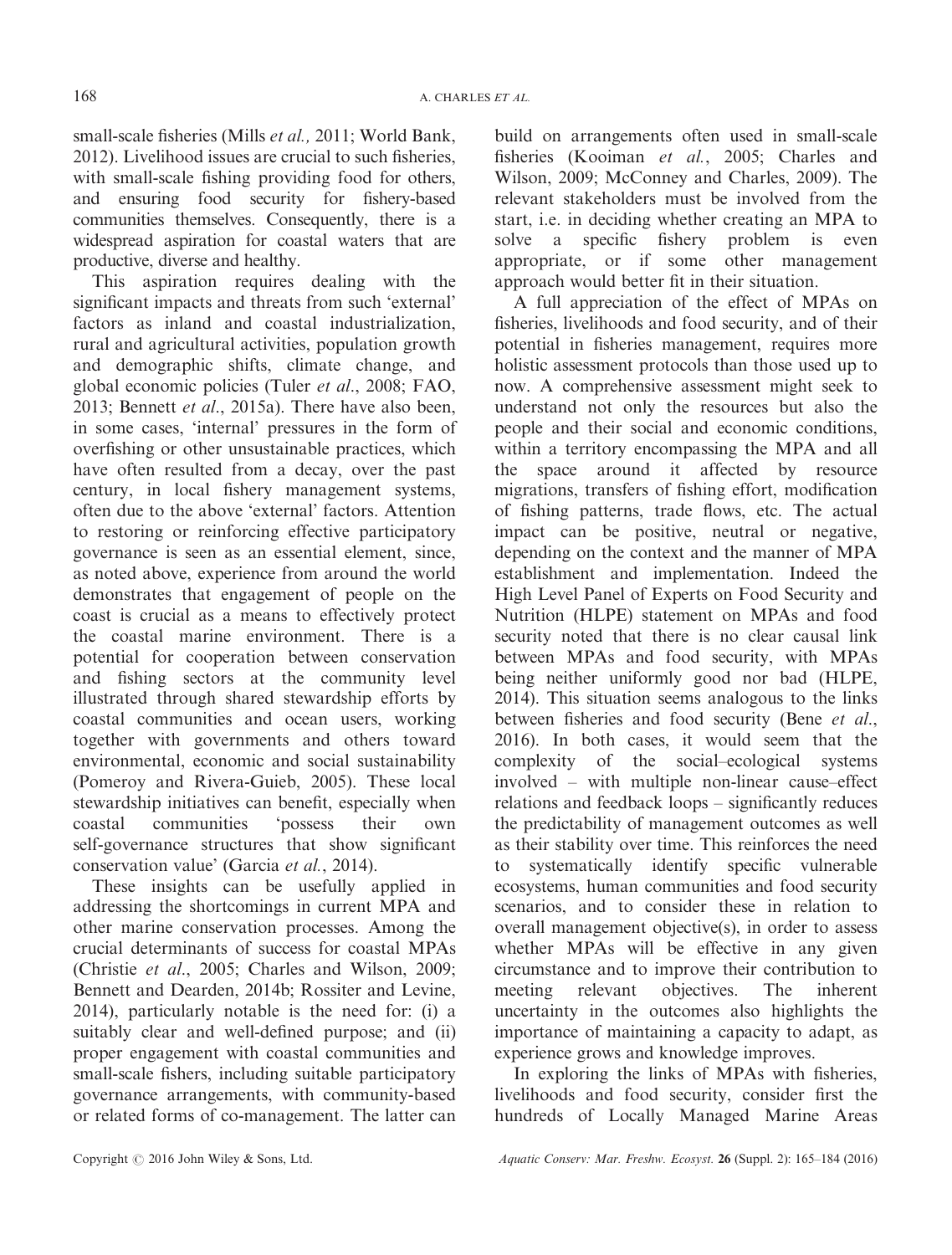(LMMA) that are actively managed in the Pacific Islands, South-east Asia and the Western Indian Ocean (Govan et al., 2009; Rocliffe et al., 2014). This constitutes a success story in designing protected areas that are locally driven and achieving positive fishery and conservation results. In the Pacific, conservation is closely linked to sustainable use. In Fiji, for example, where 79% of inshore fishery areas are in LMMAs, both food security and conservation goals are being achieved (FLMMA, 2014; Jupiter et al., 2014). With LMMAs having 'been established with sustainable livelihoods as the major driver' (p.73, Govan and Jupiter, 2013), the only doubts arise over whether these areas are accepted as MPAs in accordance with IUCN definitions.

Contrasting with the LMMA approach are MPAs that focus on strong biodiversity conservation objectives and on no-take zones (NTZ) in which fishing is prohibited. These NTZ can potentially improve biodiversity and provide long-term fishery benefits through 'spillover' (Halpern et al., 2009), but they also can have negative impacts. First, they can lead to reallocation of access away from fisheries to other users (e.g. the tourism sector). Second, even if fishers maintain access in areas around a no-take MPA, having a higher biomass inside the NTZ will not increase recruitment of fish unless, (a) the area closed is a major reproduction area, and (b) outside the area, there is both a shortage of recruitment and a lack of effective fisheries management (leading to overfishing). Furthermore, the bigger the closure is relative to the species distribution area, the less spillover there will be (Hilborn et al., 2004; Walters et al., 2007; Buxton *et al.*, 2014). These points reflect the reality that fishers may or may not gain from no-take MPAs, depending on many ecological and socio-economic considerations related to the system in which the protected area and its impact range will be operating. While increased yields may occur in fisheries that surround no-take zones, if those areas were heavily exploited (Kerwath et al., 2013), no-take zones may generate a drop in total catch either with some increase in catch per unit effort (Boncoeur and Alban, 2013) or with no increase, in areas that were not heavily exploited (Fletcher et al., 2015).

Overall, the range of approaches, from LMMAs to no-take MPAs, demonstrates, on the one hand, the wide diversity of space-based protected areas that could be called MPAs, and on the other hand, the diversity of impacts that may arise on fishers, livelihoods and food security. From a fishery perspective, management may use many spatial and other regulatory methods; it is crucial to find the most appropriate set of management measures, to achieve the desired outcomes for a given situation. An outcomebased process is needed, in which all forms of management-based closures and other types of management measures or approaches are considered in order to reach specified goals (Cochrane and Garcia, 2009). This can build on existing systematic frameworks for assessing MPAs (Pomeroy et al., 2005). By focusing on outcomes, an evaluation of the full suite of fishery and conservation management tools, including spatial measures, should be undertaken. This may lead to the use of various types of space-based management measures, including MPAs, within the mix of management tools. For example, while the prohibition of one type of gear in an area may not be sufficient to consider that area as an MPA, in many cases fishery-based management arrangements (e.g. closing areas to all destructive forms of fishing to protect critical habitats) are consistent with IUCN Protected Area Categories 4, 5 and 6. Despite this, there is some uncertainty about the recognition of such measures as MPAs by international bodies such as the CBD and **IUCN** 

In order to understand the effects of MPAs on food security and livelihoods, it is important to consider their impacts on fish stocks and fisheries over the entirety of their area (e.g. the EEZ) and beyond (in nested ecosystems of various magnitudes). Few studies look at and evaluate the wider impact of MPAs, e.g. at the broader regional level, although this may change with the growing importance given to MPA functional networks and ecoregions. As a result, there is a need for holistic management, looking beyond the fishery to take into account interactions (e.g. run-off from land affecting reefs), and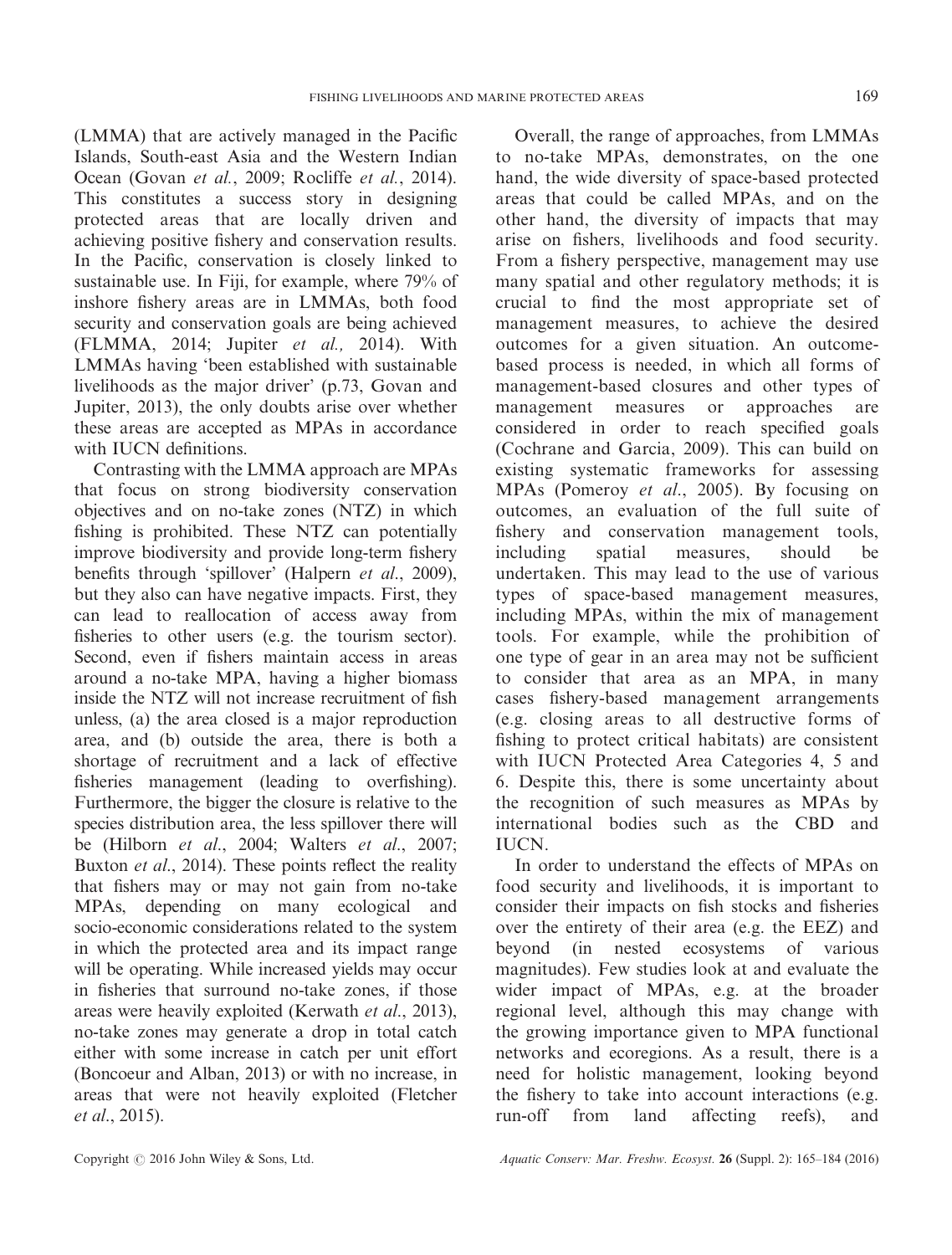coordinating across sectors of government and economic sectors (i.e. bringing all the relevant groups together). The impact of ongoing climate change on MPA performance and of MPAs as adaptation instruments for climate change is a case in point. However, such multi-agency, multi-objective systems, in which MPAs are part of a holistic system of management, are hard to generate (NSW MEMA, 2013; Cochrane et al., 2014).

Finally, as noted earlier, it is important to examine governance and decision-making approaches related to MPAs, and the effect these have on the allocation of access to fisheries resources. The United Nations identifies four components of food security: (1) availability of food (e.g. fish), (2) access, (3) utilization, i.e. the ability to prepare and consume the food, and 4) the stability of the food base (UNDG, 2011). Clearly effective governance of MPAs plays an essential role in all of these components. Indeed, food insecurity, which has become recognized as a major global challenge, is now seen as resulting not only from crop failure or fishery collapse, but also from governance failure (Sen, 1981; HLPE, 2014). Designating MPAs through poor governance processes, without considering wider social and economic outcomes, especially in developing countries, has been described by Bennett et al. (2015b) as a form of 'Ocean Grab'. How decisions are made, and the priorities involved in decision making, are thus crucial issues to address.

Some key lessons from experience in terms of how decisions should be made with regard to MPAs, and in particular how to link people and MPAs, are already well known (Charles and Wilson, 2009; Lowry et al., 2009; Ban et al., 2011; Garcia et al., 2013; Bennett and Dearden, 2014b; Weigel et al., 2014). This includes the importance of properly dealing with rights (Capistrano and Charles, 2012), with distribution of costs and benefits, and with displacement of people from MPAs (and the corresponding need for alternative livelihoods, compensation or other measures). Overall, success depends especially on how the MPA is instituted in the first place (Pomeroy et al., 2005; Charles and Sanders, 2007; Chuenpagdee et al., 2013). Outcomes can be expected to be especially different through a bottom-up (community-based or fisher-created)

compared with a top-down process (with the latter having led to serious conflicts in some countries).

The analysis, in this section, of the interaction of MPAs with sustainable livelihoods and food security forms the basis for an analysis below of the 2014 World Parks Congress and its discussions of marine conservation and MPAs.

# A brief history of the World Parks Congress

Since their beginning in 1962, there have been a total of six WPCs. Each was a major 'congress' that provided an open forum in which a diversity of views were expressed, but with no mandate for decision-making. The WPC does not include the kinds of controls one would find in international decision-making bodies, with no due process to set priorities, to obtain 'the best scientific advice', to reach consensus, or to make binding decisions. Despite these realities, the WPC series has been an important forum for future thinking with regard to protected areas and their role in conservation and sustainable use. Collectively the Congresses were at the origin of many of the important concepts and changes that have affected the role of protected areas on land and at sea. Indeed, the previous WPC, held in 2003 in Durban, South Africa, was influential in that its resulting action plan was adopted by the COP of the CBD as its Programme of Work on Protected Areas (IUCN/ WPC, 2015).

Reviewing the main themes and resulting outcomes of the complete set of congresses provides an idea of how the focus has evolved (IUCN/WPC, 2015):

- 1962 Seattle, USA: 'Definitions and standards for representative systems leading to the United Nations list of protected areas';
- 1972 Yellowstone/Grand Teton National Park, USA: 'Conservation of ecosystems, genesis of World Heritage and Wetlands Conventions';
- 1982 Bali, Indonesia: 'Protected areas in sustainable development, development assistance in protected areas';
- 1992 Caracas, Venezuela: 'Global change and protected areas; protected area categories and management effectiveness';
- 2003 Durban, South Africa: 'Governance, sustainable finance, capacity development, linkages in the landscape and seascape, equity and benefit sharing';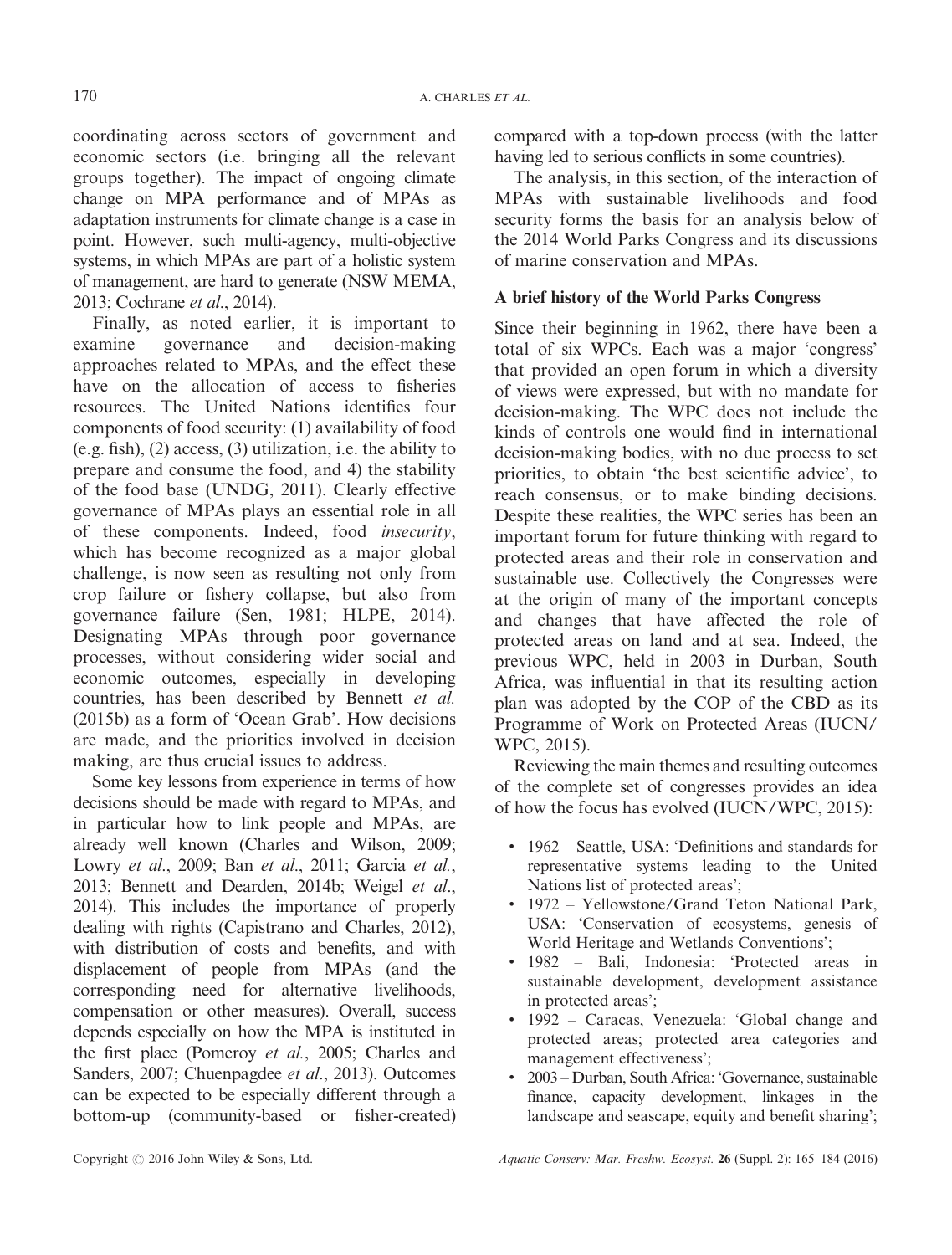• 2014 – Sydney, Australia: 'Parks, people, planet: inspiring solutions'.

From the perspective of how resource use (as with fisheries) and protected areas (MPAs) interact, and especially in relation to the consideration of human dimensions, there appears to have been an expanding emphasis on the social and economic aspects of protected area establishment and management. However, despite a perception that the 2003 WPC in Durban had many sessions that reflected on the human dimensions of protected areas and a sense by many participating local and indigenous people that they were finally placed centre stage, the emphasis of the final outcomes was more biocentric. The latter reflected the directions provided by the congress steering committee (cf. Terborgh, 2004). This disconnect between the major narratives of the WPC and their final outcomes are considered further, when discussing the 2014 WPC.

Concerns about protected area effectiveness date back at least to the third WPC (Bali, 1982), although little was done to develop systems for assessing management effectiveness until after the 4th WPC (held in Caracas, 1992) (Hockings et al., 2004) These themes were evident in the Durban WPC of 2003, which dealt with evaluation and improvement of management effectiveness and governance of protected areas both within its sessions and among its recommendations. Other key recommendations included enhancing communication and education efforts; empowering youth to become involved in conservation; establishing a global system of protected areas that link landscapes and seascapes; recognizing indigenous peoples; mobilizing peoples and local community rights as related to biodiversity conservation; and utilizing partnerships to generate support for protected areas (IUCN, 2004).

# The WPC 2014: the human dimension and the marine theme

The 2014 WPC was organized around eight 'streams' together with four cross-cutting themes (including the 'marine theme') (Table 1). Here, these components of the 2014 WPC are examined in order to assess two key aspects: (i) the presence of human dimensions in considering protected areas, both terrestrial and marine; and (ii) the presence of marine-related sessions across the various streams of the WPC. These two elements are considered together to examine the interaction of human dimensions and marine conservation (including MPAs) at the WPC.

On the first of these topics, the 'people side' of conservation was very prominent in the formal structure of WPC, and indeed in the majority of the streams and themes. There was remarkable consistency across these groupings in how their final statements emphasized the importance of involving people, and particularly resource-dependent communities, in conservation initiatives. Notable in this regard are 'Improving health and well-being' (Stream 3), 'Supporting human life' (Stream 4), 'Reconciling development challenges' (Stream 5), 'Enhancing the diversity and quality of governance' (Stream 6), 'Respecting indigenous and traditional knowledge and culture' (Stream 7) and 'Inspiring a new generation' (Stream 8), as well as the themes 'World Heritage', 'Capacity development' and 'New social compact' (focused on how humans interact with and use the natural world). In contrast, 'Reaching conservation goals' (Stream 1) had the least recognition of human dimensions. Tables 2 and

| Table 1. The eight 'streams' and four cross-cutting themes of the 2014 World Parks Congress |  |  |  |  |  |  |  |  |  |  |  |  |  |  |  |
|---------------------------------------------------------------------------------------------|--|--|--|--|--|--|--|--|--|--|--|--|--|--|--|
|---------------------------------------------------------------------------------------------|--|--|--|--|--|--|--|--|--|--|--|--|--|--|--|

| <b>Streams</b>                                                 | <b>Cross-cutting themes</b> |
|----------------------------------------------------------------|-----------------------------|
| 1. Reaching conservation goals                                 | <b>Marine</b>               |
| 2. Responding to climate change                                | World Heritage              |
| 3. Improving health and well-being                             | <b>Capacity development</b> |
| 4. Supporting human life                                       | New social compact          |
| 5. Reconciling development challenges                          |                             |
| 6. Enhancing the diversity and quality of governance           |                             |
| 7. Respecting indigenous and traditional knowledge and culture |                             |
| 8. Inspiring a new generation                                  |                             |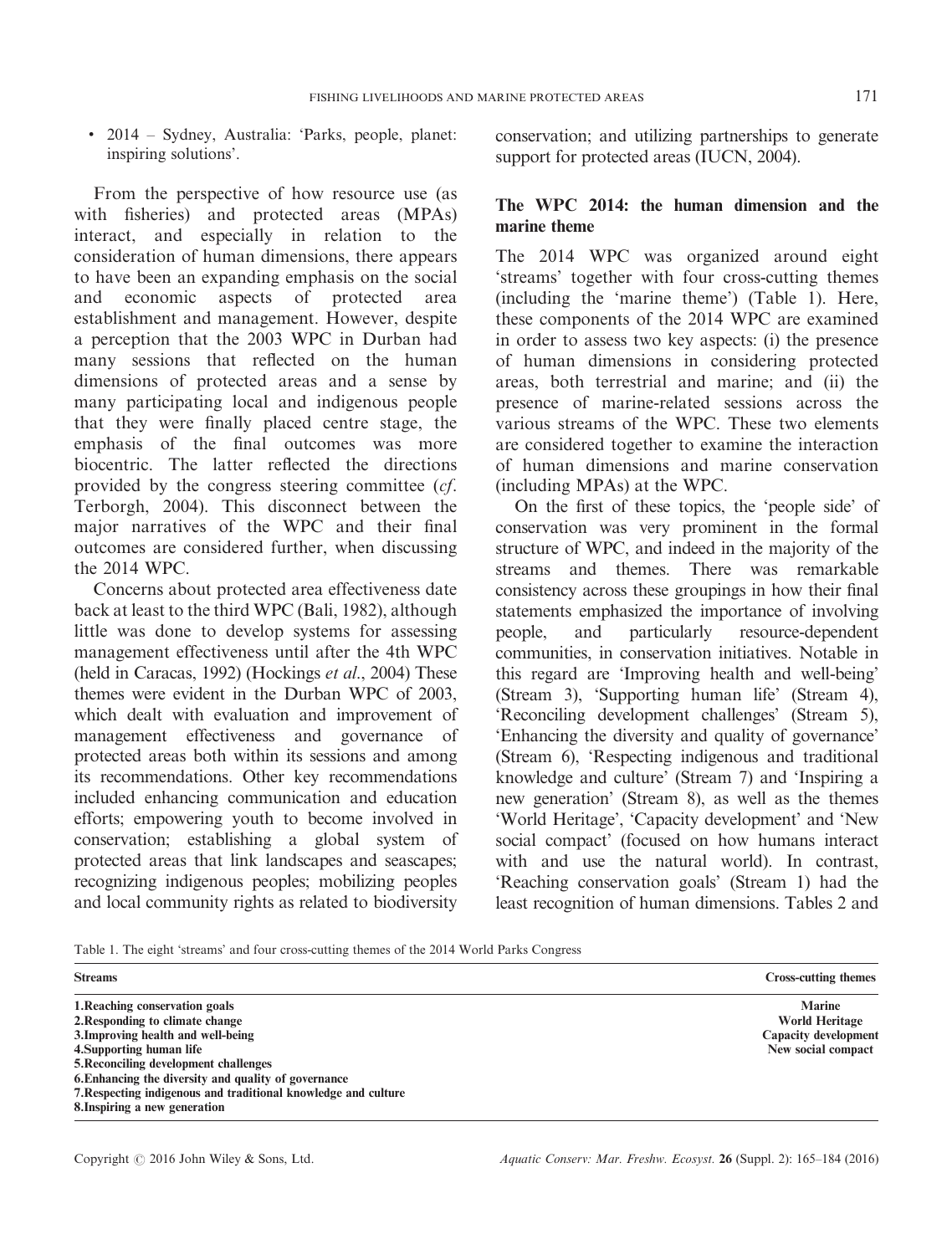# 172 A. CHARLES ET AL.

### Table 2. Participation messages in final stream/theme statements from the 2014 World Parks Congress

#### Stream 2. Responding to climate change

'Protected areas must actively engage new thinking in planning and management to ensure equitable participation from society, including youth, women and indigenous and local communities, building on traditional knowledge ...' (IUCN, 2014b, p.2).

### Stream 3. Improving health and well-being

'Learn from indigenous and local communities, which have multi-dimensional approaches to health and well-being including connection to country and spiritual and traditional knowledge and practices' (IUCN, 2014c, p.2).

### Stream 4. Supporting human life

'Sustainable hunting and fishing should be supported as a viable aspect of protected area planning and management to support livelihoods and cultures, increase food security, generate income, maintain populations within the ecological and societal carrying capacity of the environment, and build crucial support for the conservation of biological diversity and habitats' (IUCN, 2014d, December, p.3). 'Governments, NGOs and other actors should … systematically put people in the centre when planning and managing aquatic and terrestrial protected areas' (IUCN, 2014d, p.3).

### Stream 5. Reconciling development challenges

'Protected areas agencies need to update the design, management and governance of protected areas to consider a wide array of social and economic benefits such as jobs, livelihoods, community safety nets, and social and environmental resilience in order to build constituency and political will for protected areas' (IUCN, 2014e, p.3).

### Stream 6. Enhancing the diversity and quality of governance

'It is crucial that existing traditional knowledge, customary laws, institutions and wisdom for conservation – currently neglected or even repressed in some countries – be fully valued and integrated...' (IUCN, 2014f, p.3).

### Stream 7. Respecting indigenous and traditional knowledge and culture

'… not enough has been done to put people at the centre of the protected area movement. Indigenous Peoples and local communities have not yet been fully recognized as equal partners in conservation efforts and their traditional knowledge, cultural practices and governance are not being fully harnessed in ecosystem management' (IUCN, 2014g, p.2).

### Marine conservation theme

'Design and manage MPAs for human as well as ecological benefits, through committed partnerships and engagement with indigenous and local coastal communities, resource users and other stakeholders, as well as new partnerships with humanitarian, development and human rights organizations' (IUCN, 2014h, p.2).

3 provide examples of how human dimensions – in particular, the need for participation of natural resource users in conservation decision-making, and issues of governance, respectively – are reflected in the final statements of some of the various streams and themes.

Turning to the marine theme at the 2014 WPC, this built substantially on the 2003 (Durban) WPC, which also had a marine cross-cutting theme (as well as various people-focused themes such as ties between natural and cultural heritage conservation, and community and equity issues). Importantly, the 2003 WPC noted that the marine environment is under-represented in existing protected areas (IUCN, 2004). The marine presence at the 2014 WPC also benefited from the series of international marine protected areas congresses (IMPAC) that take place under the

IUCN banner, looking at the role of MPAs in conservation and sustainable development of oceans. The third of these (IMPAC3) took place in 2013, specifically examining strategies to meet CBD Aichi Target  $11<sup>1</sup>$  under the Strategic Plan for Biodiversity 2011–2020.

The 2014 Sydney WPC had the potential to build on the results of the 2003 Durban WPC and IMPAC3. This discussion will examine how, in particular, the 2014 WPC drew on IMPAC3 conclusions concerning: (i) the potential contribution of MPAs to food security and

 $1$ By 2020, at least  $\dots$  10% of coastal and marine areas, especially areas of particular importance for biodiversity and ecosystem services, are conserved through effectively and equitably managed, ecologically representative and well connected systems of protected areas and other effective area-based conservation measures, and integrated into the wider landscapes and seascapes (<https://www.cbd.int/sp/targets>)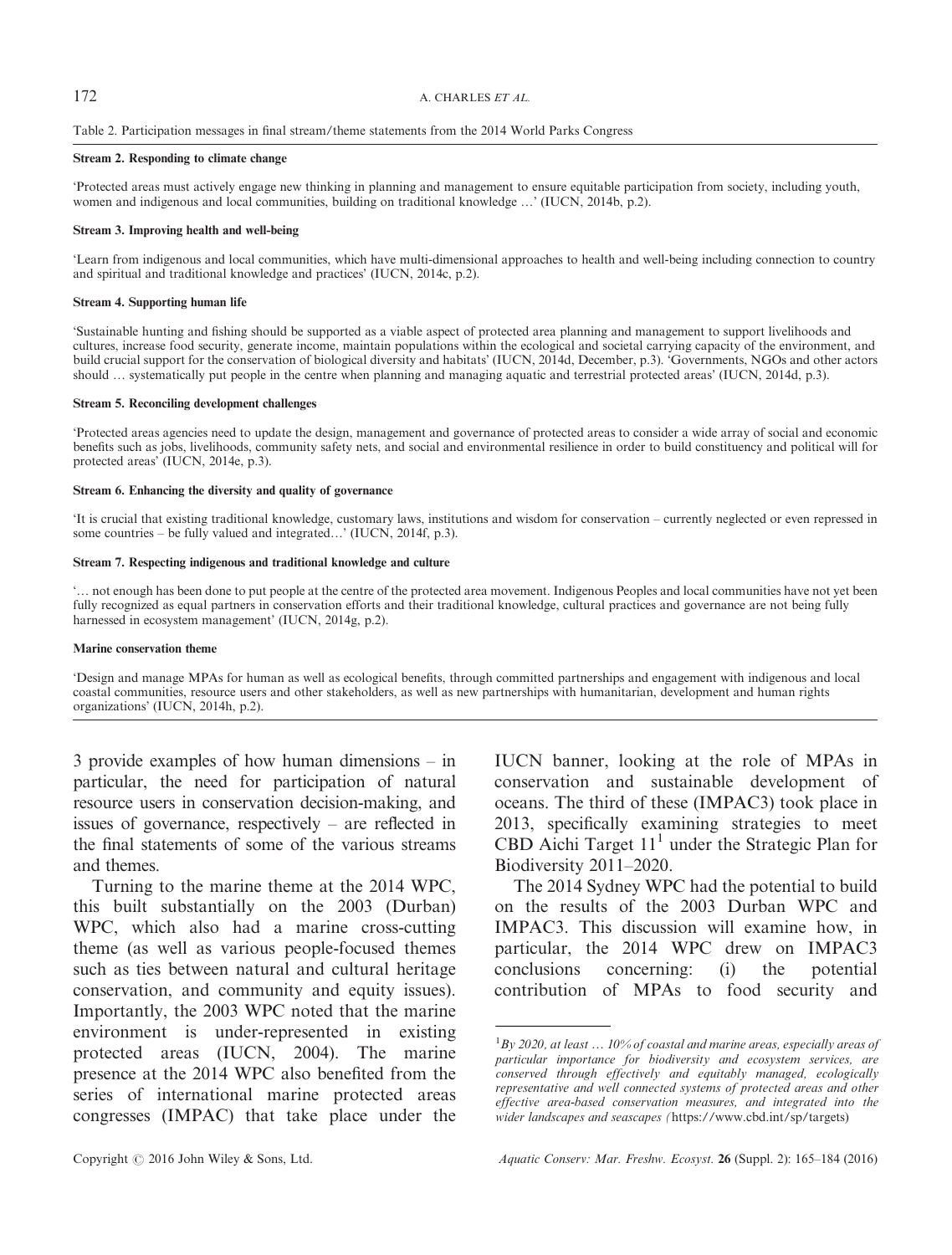#### Table 3. Governance messages in final stream/theme statements from the 2014 World Parks Congress

#### Stream 1. Achieving conservation goals

'Conservation goals will require a broad system of governance types. Privately protected areas and indigenous and community conserved areas are increasingly recognized for their key contributions to reaching conservation goals' (IUCN, 2014a, p.2).

#### Stream 4. Supporting human life

'Governments, NGOs and other actors should focus on local solutions that can accommodate different governance mechanisms, including community-owned, community-managed and co-managed areas and systematically put people in the centre when planning and managing aquatic and terrestrial protected areas' (IUCN, 2014d, December, p.3). Need 'equitable and secure access to natural resources and formal recognition of legitimate tenure rights', especially 'for small-scale fishers, hunters and farmers in developing countries where food security and sustainable livelihoods tend to be critical concerns' (IUCN, 2014d, p.3).

### Stream 5. Reconciling Development Challenges

'Protected areas agencies need to update the design, management and governance of protected areas to consider a wide array of social and economic benefits such as jobs, livelihoods, community safety nets, and social and environmental resilience in order to build constituency and political will for protected areas' (IUCN, 2014e, p.3).

### Stream 6. Enhancing the diversity and quality of governance

'Territories and areas voluntarily conserved by indigenous peoples, local communities and private landowners are still largely unrecognised and unsupported' (IUCN, 2014f, December, p.2). 'recognise and secure …the collective land and resource rights and responsibilities of indigenous peoples and traditional peasant, forest, herder and fishing communities… This will strengthen their commitment to sustainable livelihoods and foster their engagement in conserving nature' (IUCN, 2014f, p.4).

#### Stream 7. Respecting indigenous and traditional knowledge and culture

'A large task remains to equip mainstream protected area and resource managers to recognize the centrality of Indigenous and community lands to the future of global conservation and support rights-based approaches to achieving conservation outcomes' (IUCN, 2014g, p.2).

#### Marine conservation theme

'Strengthen support for marine conservation actions by (a) scaling up the many effective and inspiring solutions being undertaken by coastal communities and resource user groups around the world…' (IUCN, 2014h, p.2).

### New social compact theme

Need to strengthen 'protected and conserved areas as well as improve social justice, equity and rights of governance and management' (IUCN, 2014i, December, p.1). 'IUCN must go further in enhancing diversity, quality and vitality of governance systems; sustainable economies; and the valorization of indigenous and traditional knowledge systems and values' (IUCN, 2014i, p.1-2).

livelihoods and their utility as a fisheries management toolbox; (ii) the tension between their costs and benefits for fishing communities, along with the distribution of these costs and benefits in time and space; and (iii) the need for 'good governance' with a dual fisheries and conservation mandate, and effective participation in design and implementation of MPAs (Weigel et al., 2014).

An impressive achievement of the 2014 WPC was the high level of energy created around the marine theme. This was particularly the result of the 'Ocean+ Pavilion', set up by IUCN's marine programme. The Pavilion hosted a wide-ranging series of marine presentations, and most importantly, successfully served as a hub and meeting place for marine participants. The more formal marine-related discussions were held in the

various streams of the WPC, and the extent to which these discussions were explicitly highlighted varied across the different streams. Drawing on the WPC programme, in which Congress

Table 4. For each WPC stream, the percentage of its sessions labelled in the WPC programme as having a marine aspect

| <b>Stream</b>        | <b>Total</b><br>sessions | Marine-<br>related | Percentage<br>marine |  |
|----------------------|--------------------------|--------------------|----------------------|--|
| 1 Conservation goals | 49                       | 14                 | 29%                  |  |
| 2 Climate change     | 49                       |                    | 10%                  |  |
| 3 Health / wellbeing | 43                       |                    | 12%                  |  |
| 4 Support human life | 44                       |                    | $9\%$                |  |
| 5 Development        | 44                       | 2                  | $5\%$                |  |
| 6 Governance         | 44                       |                    | 11%                  |  |
| 7 Indigenous         | 47                       |                    | 11%                  |  |
| 8 New generation     | 39                       |                    | 21%                  |  |
| <b>Total</b>         | 359                      | 48                 | 13%                  |  |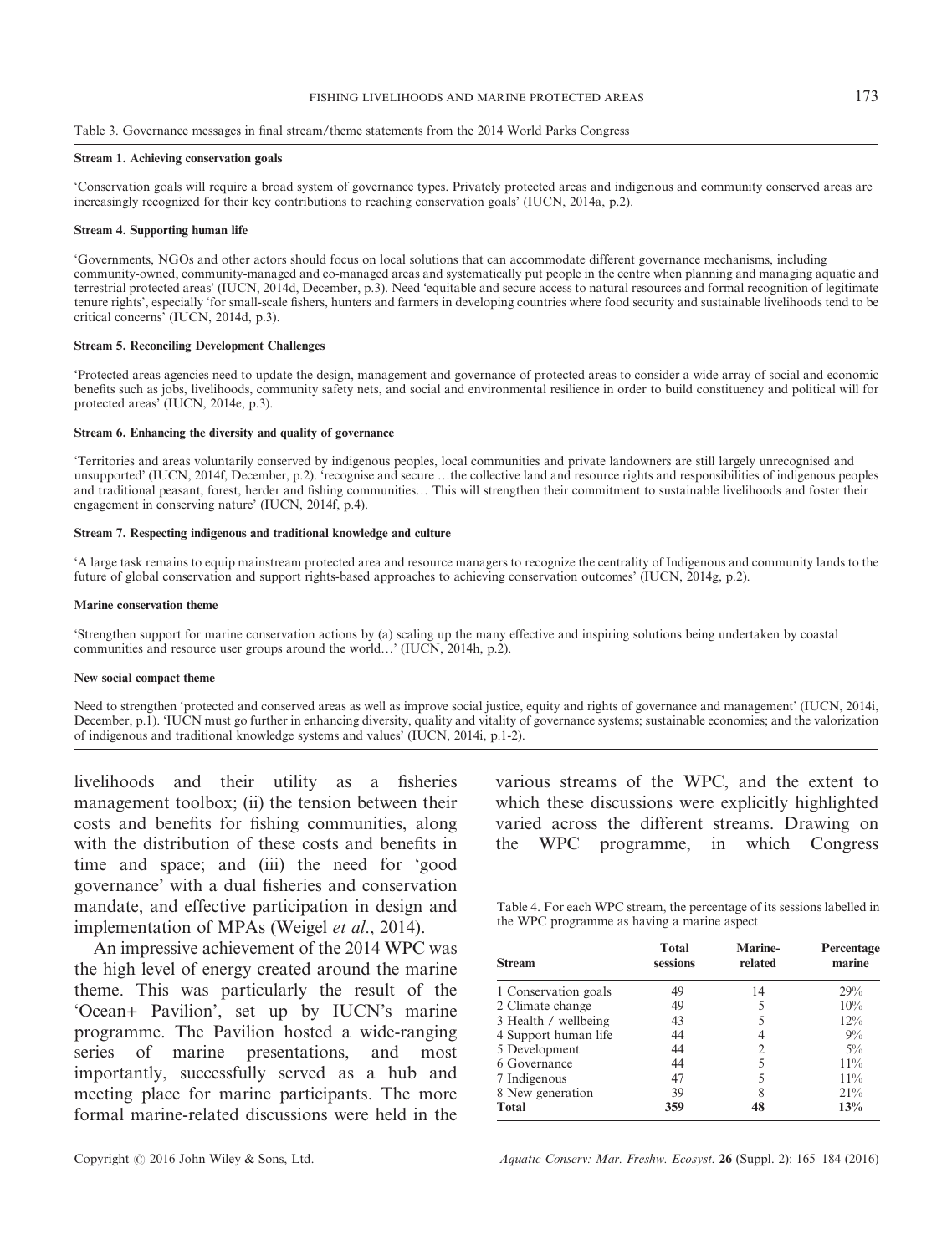organizers labelled each of the hundreds of sessions and events according to whether it dealt with each cross-cutting theme, Table 4 shows the percentage of the sessions in each stream labelled as having a marine aspect. Note that while this labelling was an a priori assessment, based on what was proposed for each session, rather than the discussion that actually happened, it does enable the analysis to be consistent across streams.

While the 'Reaching conservation goals' Stream (#1) had a relatively high portion of sessions labelled as 'marine' (29%), the fraction of marine-labelled sessions was much lower for those streams that focused on human aspects (especially Streams 4–7, as noted above). Understanding this structure can help to inform the interaction of marine conservation, and specifically MPA, discussions with that on fisheries, livelihoods and food security.

To examine whether these lower percentages actually reflected the reality of what was contained in the sessions, three representative streams were chosen. While only 11% of the Governance stream was labelled as marine-related, examining the presentations listed within sessions of the Governance stream indicates that a high percentage of presentations were relevant to governance of smallscale fisheries (together with other small-scale resource sectors). Furthermore, these sessions had considerable involvement of marine participants. Sessions in the Supporting Human Life stream (#4) were supposedly only 9% marine-related, but in fact this stream was co-organized by FAO (including both fisheries, and forestry and agriculture components) and as a result, not surprisingly had fisheries (marine and inland) well represented, along with agriculture, as human uses of the environment, with which protected areas interact. Finally, examination of the sessions in Stream 5, on Development challenges, demonstrates that while only two sessions  $(5\%)$  were indicated as having a marine connection, in fact, considerably more than that explicitly included a fishery or marine presentation as part of the session. Table 5 illustrates the presence of marine content within the more people-centred streams, providing listings of selected sessions, with brief descriptions, within Streams 4, 6, and 7.

Table 5. Sample of WPC sessions, from three of the Congress' thematic streams, that link MPAs with fisheries, food and livelihoods. Session titles (in italics) and excerpts from corresponding session descriptions (in quotes) have been obtained from IUCN (2014j)

| Marine protected areas and sustainable livelihoods                                                    | 'case studies of how MPAs can positively or negatively affect livelihoods best practices with<br>regard to MPA governance and support needed for ensuring positive livelihoods outcomes'.                                                          |  |  |  |  |
|-------------------------------------------------------------------------------------------------------|----------------------------------------------------------------------------------------------------------------------------------------------------------------------------------------------------------------------------------------------------|--|--|--|--|
| Marine protected areas and community livelihood:                                                      | 'sharing experiences on how [MPAs] improve the livelihoods of the communities associated                                                                                                                                                           |  |  |  |  |
| sharing experiences on participatory management                                                       | with them, as well as how community participation in the management of [MPAs]<br>improves the likelihood of success in conservation'.                                                                                                              |  |  |  |  |
| Marine protected areas as a tool for food security                                                    | 'How can MPAs have positive outcomes for both conservation and food security?the<br>importance of local governance, engagement of communities, and consideration of how<br>costs and benefits created by MPAs are distributed'.                    |  |  |  |  |
| Marine protected areas as solutions for resilience                                                    | the role that MPAs play in increasing resilience for livelihoods, food security, disaster risk<br>reduction and healthy watersheds'.                                                                                                               |  |  |  |  |
| Stream 6: Enhancing the Diversity and Quality of Governance                                           |                                                                                                                                                                                                                                                    |  |  |  |  |
| Effective and equitable governance of the seascape                                                    | 'challenges and successes in addressing power imbalances, promoting equity, and engaging<br>policy makers, the private sector, communities'.                                                                                                       |  |  |  |  |
| Inspiring solutions – better governed seascapes as<br>models for sustainable living.                  | Can effective governance bridge spatial scales, draw lessons from traditional, indigenous<br>and local models of governance and implement inspiring solutions for sustainability?'                                                                 |  |  |  |  |
| Stream 7: Respecting Indigenous and Traditional Knowledge and Culture                                 |                                                                                                                                                                                                                                                    |  |  |  |  |
| Locally managed marine areas providing ecological,<br>social and economic benefits at multiple scales | 'Local marine management undertaken by communities has often achieved benefits that may<br>have eluded top-down MPAs LMMAs in the Pacific are implemented by over 600<br>communities spanning 17 independent countries and territories'.           |  |  |  |  |
| Indigenous sustainable uses and rights in marine<br>protected areas                                   | The sea country of the Great Barrier Reef has been traditionally managed by Aboriginal<br>and Torres Strait Islander Traditional Owners groups for many thousands of years.'                                                                       |  |  |  |  |
| Traditional marine management systems &<br>international policies and targets                         | 'traditional and local marine management, its contribution to international policies and<br>targets, and potential solutions to conflicts that can result between conservation approaches,<br>such as MPAs, and sustainable uses by communities.'. |  |  |  |  |
| Migratory Indigenous Peoples, livelihoods<br>and marine protected areas                               | 'migratory or semi-nomadic maritime Indigenous groups in insular Southeast Asia are<br>important resource users and vital actors in developing sustainable management strategies.                                                                  |  |  |  |  |

Stream 4: Supporting Human Life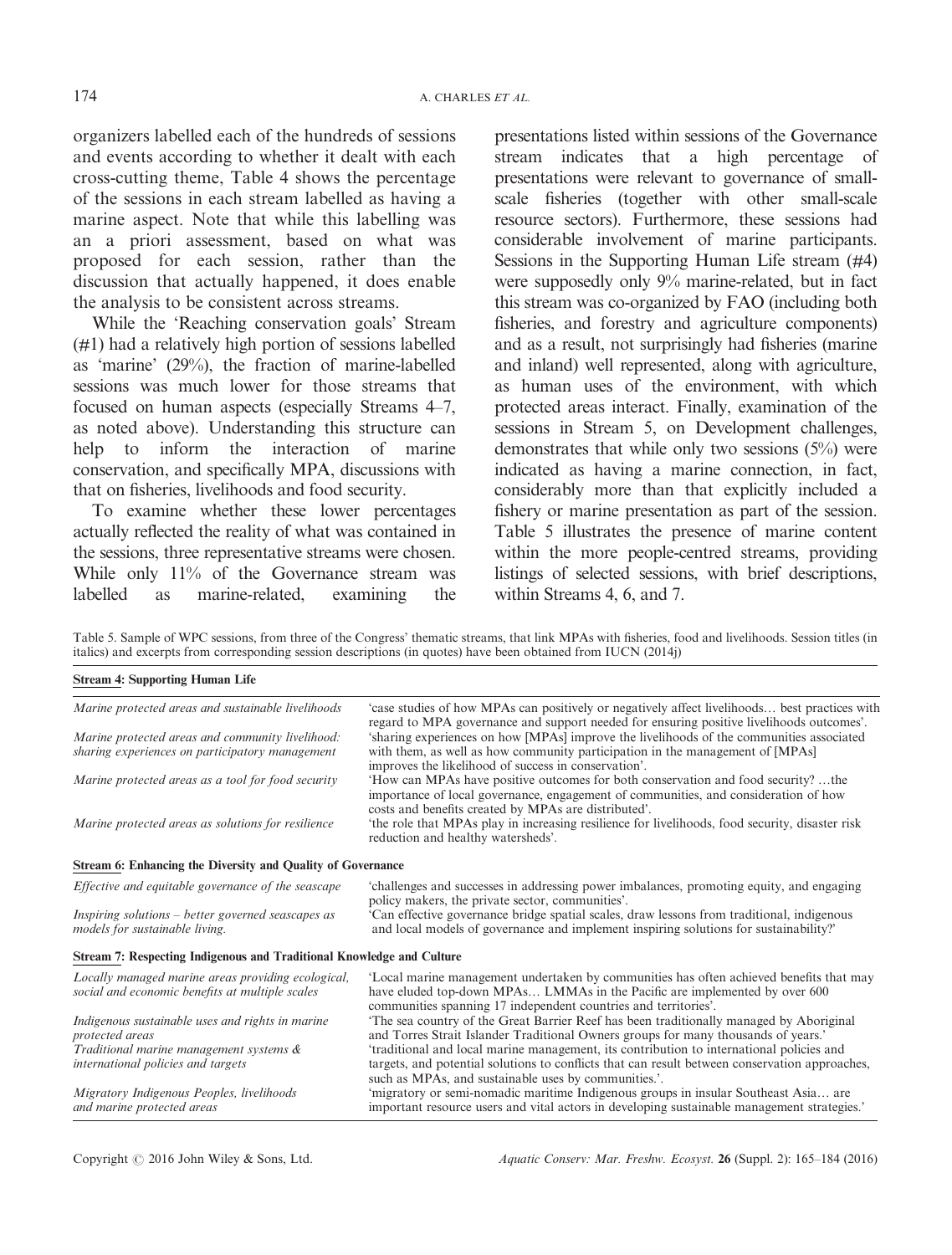The reality therefore seems to be not that marine content was less prevalent within sessions of streams focusing on human aspects, but rather that errors arose in the labelling of WPC sessions. Specifically, the fact that many human-oriented sessions with a strong marine element were not labelled as 'marine' may have reflected a lack of understanding of what is involved in discussing topics of governance, development, 'supporting human life', indigenous issues, etc. – as opposed, say, to the more ecosystem-focused discussions of the 'Reaching conservation goals' stream. This is consistent with the common disciplinary differences in classifying activities into themes. Greater care is needed in the future to ensure proper recognition of the diversity of approaches to issues, and of participants themselves.

Two key conclusions can be drawn from this analysis. First, many sessions at the WPC examined interactions of protected areas with food and livelihoods, and of these, a large number related to the use of natural resources, definitely including fisheries. Specifically, since many streams were people-centred, and included substantial marine components, it is concluded that there was strong incorporation of human dimensions in the coverage of MPAs within sessions of the WPC. Second, and related to this, the need to involve fishing people (and other ocean users and coastal communities) in considering, designing and implementing MPAs was covered at the WPC in many streams (and themes). In most cases, this coverage was not specific to the marine environment, but more about involving users of the natural environment in all aspects of protected areas. Indeed, that necessity is more longstanding in its recognition within terrestrial environments than in marine settings – one of the features distinguishing the current reality of marine versus terrestrial protected areas. The extent to which these two fundamental conclusions were reflected in the final WPC outcomes is discussed below.

# The WPC 2014 marine statement

The key written output from the WPC was the 'Promise of Sydney', a statement developed by core WPC organizers and supporters. Associated with the 'Promise' were a series of statements from each of the WPC themes and streams. These statements are not directly connected to any formal policy processes, though they do provide a series of goals for the IUCN community. Furthermore, they may well appear, in one form or another, at the 2016 IUCN World Conservation Congress, where IUCN members and other stakeholders guide the IUCN work plan for the next four years. It must be stressed that while not mandatory or binding in any way, the statements of the WPC have substantially influenced environmental policies in the decade after each congress, including in non-environmental organizations. As already mentioned, the outcomes of the 2003 Durban 2003 were adopted by the COP of the CBD as its Programme of Work on Protected Areas.

The Marine Statement for the 2014 WPC, entitled 'A strategy of innovative approaches and recommendations to enhance implementation of marine conservation in the next decade', began as an initial draft, developed prior to the WPC by a steering committee of the marine theme. A revised version of the Marine Statement was released near the end of the Congress, and after the WPC, work on the Marine Statement continued, until it was eventually finalized on 22 December 2014. The final Marine Statement contains a description of the current state and future potential of the world's oceans, followed by a set of 10 recommendations. These include aspects relating to the target extent of MPAs globally, increased effectiveness and integration with other conservation tools, generating benefits for people, creating partnerships and funding arrangements, and specific points about the high seas and about illegal fishing.

Although some efforts were made at the 2014 WPC to facilitate interaction among the various streams and themes, it is not clear whether the end results incorporate sufficient cross-pollination of thinking during the Congress or merging of ideas and insights afterwards. This is reflected in the outputs of the Marine theme, in which the human dimensions of MPAs, including the links between people and conservation, do not appear to an extent commensurate with their overwhelming importance in the various discussions of WPC streams such as those dealing with 'Supporting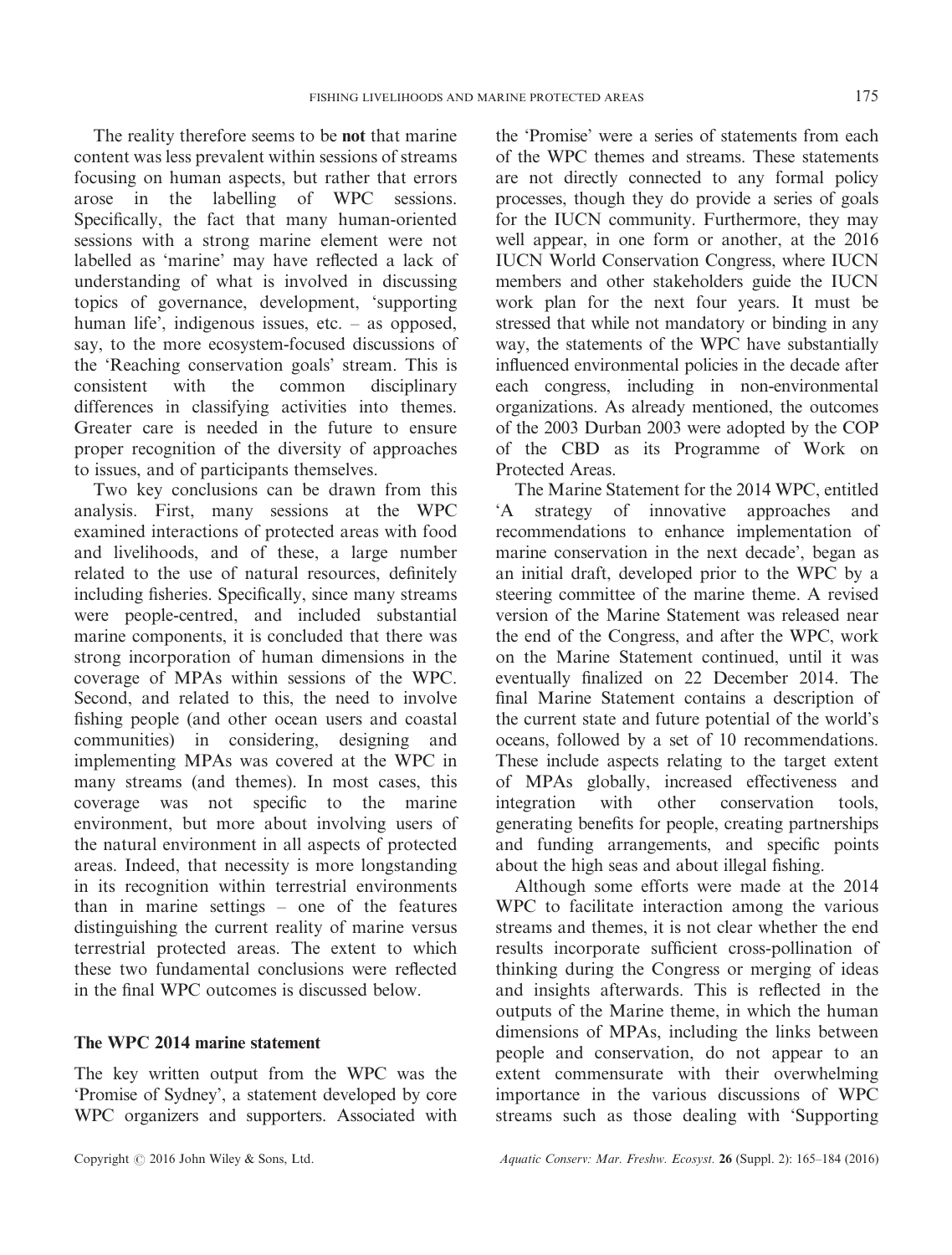human life', 'Reconciling development challenges' and 'Respecting indigenous and traditional knowledge and culture'. Similarly, while effective governance lies at the heart of MPA success, the extensive insights from the stream 'Enhancing the diversity and quality of governance' are only somewhat covered in the Marine Statement.

Nevertheless, there is certainly some presence of human dimensions in the Marine Statement. First, these aspects appear in the preamble, which notes that MPAs 'must reflect indigenous, local community and other stakeholder needs, aspirations and knowledge' and 'must be complemented by … community empowerment and capacity building'. Second, as indicated in Tables 2 and 3, the Statement contains two recommendations (numbers 8 and 9) that – while not prominent (placed near the end of the list of ten recommendations) – do provide important coverage of: (i) how communities and ocean resource users interact with and support marine conservation; and (ii) the importance of participation in conservation decision-making, and MPAs in particular.

Recommendation 8 states:

Design and manage MPAs for human as well as ecological benefits, through committed partnerships and engagement with indigenous and local coastal communities, resource users and other stakeholders, as well as new partnerships with humanitarian, development and human rights organizations.

Recommendation 9 states, in part:

Strengthen support for marine conservation actions by (a) scaling up the many effective and inspiring solutions being undertaken by coastal communities and resource user groups around the world…

These recommendations reflect the spirit of the people-focused marine discussions at the 2014 WPC, and represent important directions for MPAs. Despite these positive elements, there are, within the Statement, indications of ongoing tensions over MPAs within the marine conservation community.

# Protected area coverage targets and effective marine conservation

At the end of the Congress, the 'Reaching conservation goals' stream (#1) issued a call for 30% of the oceans to be devoted to MPAs, later specified as no-take MPAs. That call was then quickly supported by IUCN's World Commission on Protected Areas (WCPA) marine leadership. Despite reflecting only one of the WPC's 12 streams/themes (and one which was less people-centred), this numerical target was treated by media as if reflecting a WPC consensus.

While some marine participants at WPC celebrated the high level of media interest around that target, considering this to have made the Marine theme 'one of the big winners' at the WPC, many were very concerned over this development. The concerns arose notably from participants seeking targets that are well founded and that aim to support both livelihood and conservation goals – including, for example, many MPA practitioners in the developing world. The controversy over the 30% no-take MPA target thus highlights tensions between the biodiversity conservation and the people-oriented objectives of MPAs. In particular, it points to a dichotomy between two different approaches – one broadly based around advocacy of the 30% target, the other considering that target to be ill-advised.

The first group saw the 30% target as building on the recommendation of marine participants at the previous WPC, in Durban, 2003, which called for systems of MPAs that 'should be extensive and include strictly protected areas that amount to at least 20–30% of each habitat'. In other words, for this group, the hope seemed to be to shift to the upper end of the '20–30%' range coming out of Durban. The target of 30% no-take MPAs is higher than that agreed at Durban and certainly much higher than the 10% coverage, for all types of MPAs together, agreed internationally at the CBD under Aichi Target 11. The latter states that 'by 2020 …10% of coastal and marine areas…are conserved through effectively and equitably managed, ecologically representative and well connected systems of protected areas and other effective area-based conservation measures'.

The second group considered the target as likely to damage the progress achieved in many coastal areas in gaining buy-in and cooperation from coastal communities for increasing MPA coverage. They argued that strategically, it would be better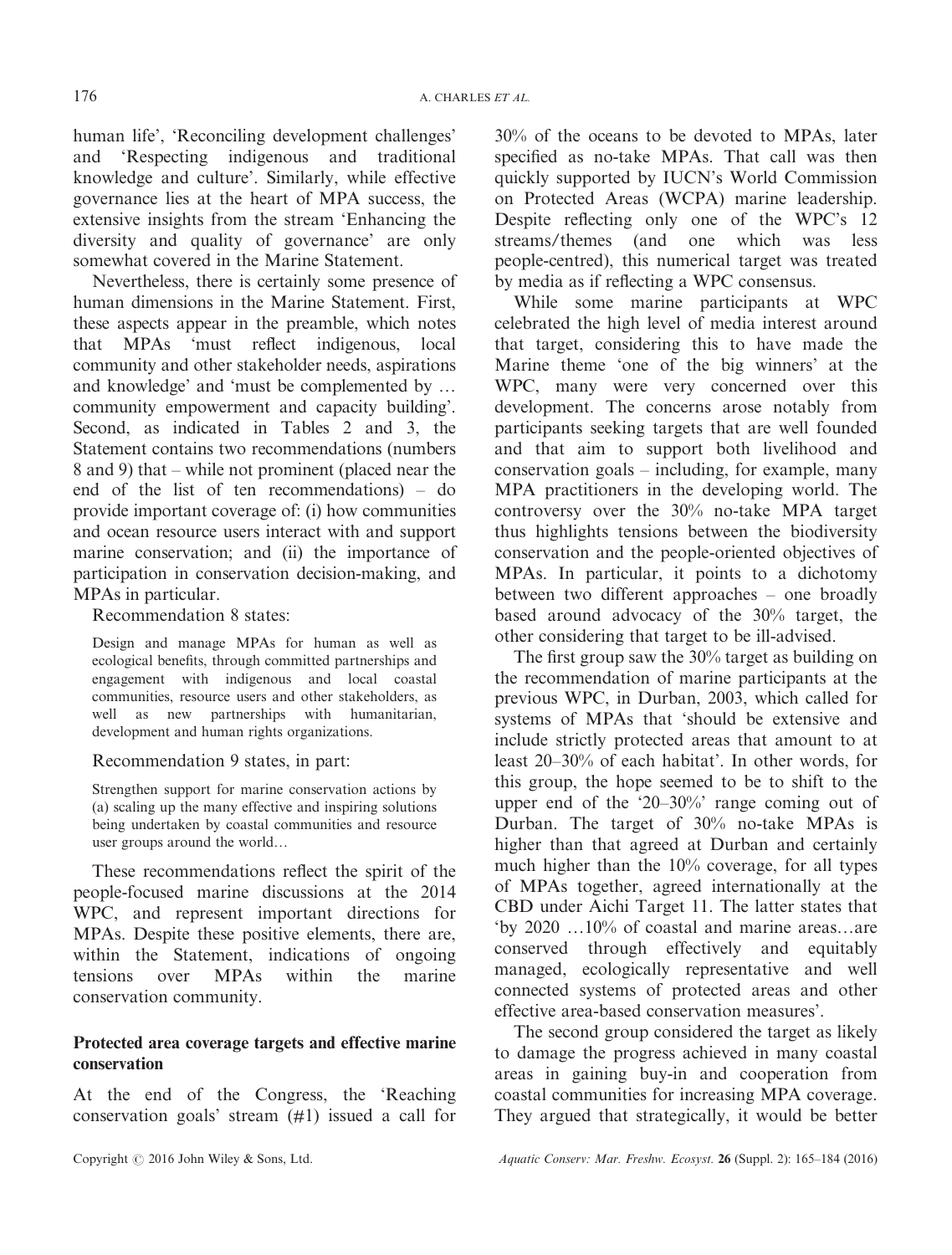to bring coastal people and ocean users together collaboratively, through phased-in, feasible targets, rather than risk negative impacts of what was feared to be a frighteningly high 'aspirational' target, the consequence of which, in densely populated areas in developing countries, would be very serious in terms of livelihoods loss, social strife and political stability. It was argued that such a target may provoke negative reactions from the global community of marine resource users, which seeks people-centred rather than top-down marine conservation. As a result, MPA initiatives might actually lose credibility with those stakeholders directly impacted, which in turn could even result in undermining marine conservation. Indeed, some staff of national governments and of NGOs involved in promoting MPAs in densely populated areas in the developing world (e.g. West Africa) expressed discomfort with the target, considering that it would negatively affect their past efforts and achievements in convincing coastal populations that a collaborative solution was possible. A concern was also expressed that a call for 30% notake MPAs in every habitat was not feasible, given that: (i) at present the less than  $1\%$  no-take areas globally are mostly in very large, little-populated regions; while (ii) a high density of MPAs in densely populated coastal areas probably could not be obtained without significant loss of livelihoods.

Those opposing the 30% target were concerned not only about the number itself, but also the strong focus on no-take areas. This was seen to be downplaying the over two-thirds of MPAs that are open to certain extractive uses, and achieve benefits for both nature and coastal communities. This group noted that each habitat, and indeed each national and subnational situation, will have not only its own appropriate target for protected areas, but also its own optimum tools for management. In particular, some approaches are more likely than others to achieve success in local and sometimes crowded, multiple-use contexts. Referring to the discussion above on MPAs for sustainable livelihoods and food security, the successful use of MPAs in the context of fisheries is complex and can at best only be part of the

required management mix. Therefore, only in some cases would strict no-take areas be the best environmental, let alone societal, choice. Thus a concern about a single numerical target is that it treated all cases 'with the same medicine' – almost certainly distracting from, and limiting strategies for, achieving 100% sustainable management, and to a large extent disregarding the overwhelming dominance of 'paper parks' in the global MPA landscape.

Debates continued after the WPC, and eventually when the Marine Statement was finalized, its first recommendation read as follows:

Urgently increase the ocean area that is effectively and equitably managed in ecologically representative and well-connected systems of MPAs or other effective conservation measures. This network should target protection of both biodiversity and ecosystem services and should include at least 30% of each marine habitat. The ultimate aim is to create a fully sustainable ocean, at least 30% of which has no-extractive activities.

As is evident, the 30% target is included in the Statement, and indeed the number appears twice, in different ways  $-30\%$  coverage of each marine habitat, and 30% no-take overall. Despite the reality that the 30% target is merely a recommendation arising from the WPC, not a binding agreement in any official way, the Marine Statement's focus on the 30% target has received abundant publicity, and may influence practice. This could be problematic, for several reasons. First, its scale would create short- to medium-term negative impacts on food security and livelihoods in States, the majority of which have no social security safety nets. Second, there are well-known problems involved in applying a coverage target to conservation; this remains a subject of controversy, particularly when management performance is poor or large new areas are established in areas with no threats to biodiversity (cf. Spalding et al., 2013). However, two aspects of the recommendation's wording may reduce potential negative impacts. First, it recognizes the validity not only of MPAs but also 'other effective conservation measures' such as multi-use MPAs (or  $LMMAs$ ) – e.g. in the Philippines, Western Indian Ocean and Pacific Islands (Govan et al., 2009; Lowry et al., 2009; Jupiter et al., 2014;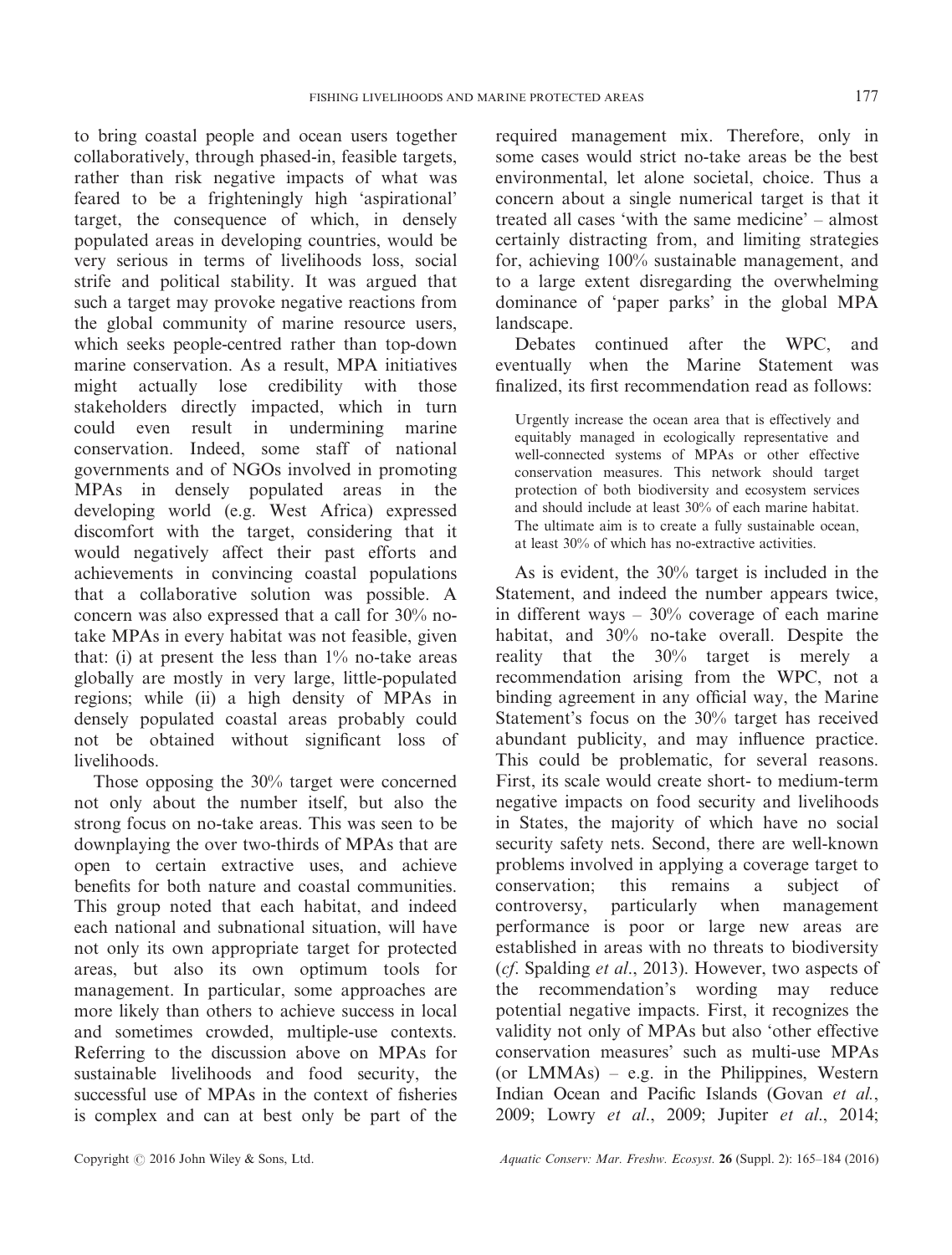Rocliffe et al., 2014). Ocean users and managers may find such alternatives more suitable, especially in heavily-used coastal areas. Second, the call for 30% of ocean space globally to be no-take has no time frame attached (instead being stated as an 'ultimate aim'), and does not apply to every country or coastal area individually. These aspects provide some flexibility for individual nations to choose a timing and an approach that best fit the context at hand.

Unfortunately, the 30% target was put forward without proper review and discussion of social, economic, governance and implementation issues. With greater consultation, there may have been better approaches determined to significantly contribute to a sustainably managed marine environment. Such issues of process are examined below.

# **Process**

Much of the preceding discussion over the labelling of 'marine' sessions at the WPC, the development of summary marine highlights from the Congress, and most notably the drafting of a final Marine Statement leads to a recognition of the need to examine process issues arising in the context of the WPC (and perhaps conservation decision making more broadly). First, while there were some mechanisms for participation and interaction within the individual streams and themes, the overall WPC process of producing final statements was non-transparent and non-participative. Although the small sets of actors that debated the wording of final statements were undoubtedly well-intentioned people, the process was contrary to basic principles of good governance, and the results could not match the illusion that they were actually recommendations to the world from the whole Congress. Second, in addition to the stated outcomes not being formally agreed by participants in a representative mechanism, they were not transparently related to the science presented at the WPC. This contrasts with other international fora – such as the CBD Subsidiary Body on Scientific, Technical and Technological Advice (SBSTTA) and expert consultations of the FAO – that have established mechanisms for

incorporating science into recommendations, which can then be accepted or not by politicians, within transparent, recorded processes. Hence, while the WPC has shown its strengths as a means to assemble ideas, provoke discussions and point to potential future directions in conservation science and management, a major challenge lies in the disconnect between the aspirational goal of representative decision-making and the actual reality.

This seems to have produced a situation in which, as noted earlier, what is offered as WPC outcomes may be narrower, in some cases, than the discussion space covered under each topic during a congress (Terborgh, 2004). In particular, at the 2014 Sydney WPC, it is not clear that the wide range of backgrounds and interests represented among marine participants was adequately reflected in the Marine Statement drafting process. This arose notably in terms of the overall balance between biodiversity conservation and sustainable resource use interests.

An illustration of this arose at the end of the Congress, when, in a full plenary, the major conclusions of the marine theme were presented. Five 'highlights' were given, the choice of which surprised many marine-oriented participants at the Congress, for two major reasons. First, the substantive points raised were solely focused on parts of the ocean where few if any people live (such as the high seas). This contrasted with the major emphasis of many marine sessions on coastal areas, where most people live and where one finds the greatest pressures on oceans. Second, as a related concern, the 'highlights' missed the biggest message of many marine sessions: the crucial role in marine conservation of coastal communities and those who depend on the ocean for their livelihoods. From a process perspective, this choice of highlights also failed to reflect the work of, and thus inadvertently marginalized, the numerous participants at the WPC who focused their efforts at the Congress on the 'people side' of marine conservation.

More inclusivity and collaboration throughout the process would have helped to ensure that the final Marine Statement reflected, as best possible, the diversity of marine-oriented WPC participants,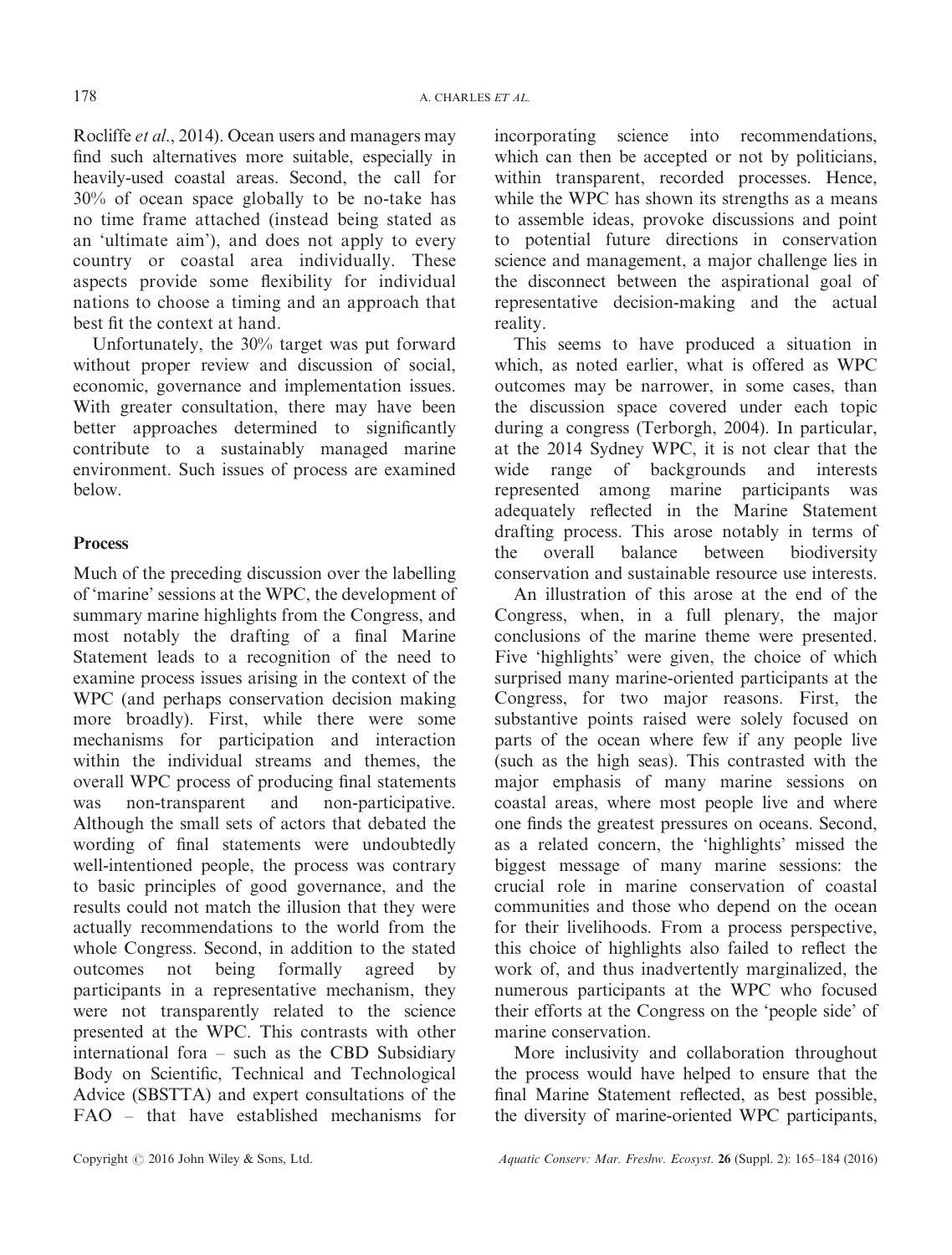along with their experience, perspectives and potential solutions. Indeed, future events could benefit from scheduling a substantial meeting near the end of the event at which those who are drafting conclusions or a final statement could meet with representatives of the corresponding sessions (i.e. convenors of all marine-oriented sessions, in this case), and/or with a broader audience, to engage in a detailed and fully participatory discussion of the outputs. Achieving a more diversified outcome, better reflecting the range of realities and tensions, including potential solutions (each with their pros and cons) would be more demanding, but also more appropriate for a gathering such as the WPC that has only the broad mandate of informing and advising IUCN. It must be left to the World Conservation Congress, and national and international decision-makers, to take responsibility to make the difficult decisions.

# DISCUSSION AND CONCLUSIONS

A large component of the world's conservation community accepts that supporting sustainable uses of nature and ensuring involvement of local people and communities in decision-making is essential if conservation outcomes are to be achieved (Pomeroy and Rivera-Guieb, 2005; Charles and Wilson, 2009; Bennett and Dearden, 2014b; Sowman et al., 2014). While participatory governance does not guarantee that these conservation outcomes will be generated, failure is much more likely without it. Indeed, in the fisheries arena, the need to consult with relevant parties was included in the Code of Conduct for Responsible Fishing (FAO, 1995) and the benefits of using participatory approaches are now widely recognized. Co-management has therefore been promoted, especially in small-scale fisheries where generally more holistic sustainability perspectives (such as the Ecosystem Approach to Fisheries) are being pursued (FAO, 2003; Fletcher and Bianchi, 2014). The Voluntary Guidelines for Securing Sustainable Small-scale Fisheries in the Context of Food Security and Poverty Eradication (FAO, 2015), adopted by FAO Member States in 2014, build on this trend, by taking a human rights

based approach to development and explicitly linking the sustainable use of resources with social and economic development.

Such moves in fisheries are compatible with what is already an understanding, at the highest levels of international discussions, that the different dimensions of sustainability are complementary, so that a sustainable future will only be built by the integration of environmental, economic and social considerations – as reflected, for example, in the UN Conference on Sustainable Development in 2012 (Rio+20). Heads of states and governments committed to 'ensuring the promotion of an economically, socially and environmentally sustainable future for our planet and for present and future generations' (United Nations Department of Economic and Social Affairs, 2012). The subsequently agreed Sustainable Development Goals confirm this perspective and in particular, Goal 14, referring to the oceans, includes targets spanning the three dimensions of sustainability (UN, 2015).

The sustainability of all benefits to humans within the marine environment will depend on ensuring that governance arrangements maintain human use activities, such as fishing, while engaging in additional conservation initiatives, such as MPAs. Establishing the case that an MPA is the best way to achieve multiple sustainability dimensions within any specific location should be no different from assessing the relative benefits of applying any other type of management tool. In all cases, the focus of such assessments must be on meeting the set of policy objectives, including fisheries management and biodiversity conservation outcomes, rather than promoting one tool, such as MPAs, based solely (or even largely) on meeting a nominal global target. In such cases, inclusion of the human dimension must be an essential part of any evaluation of the set of management arrangements because many policy tools, including MPAs, can directly and significantly affect the local livelihoods of fishing communities.

The development of the portfolio of management arrangements for any region or country must recognize that there are some synergies and interdependencies across sustainability dimensions, but the fundamental conflicts and related trade-offs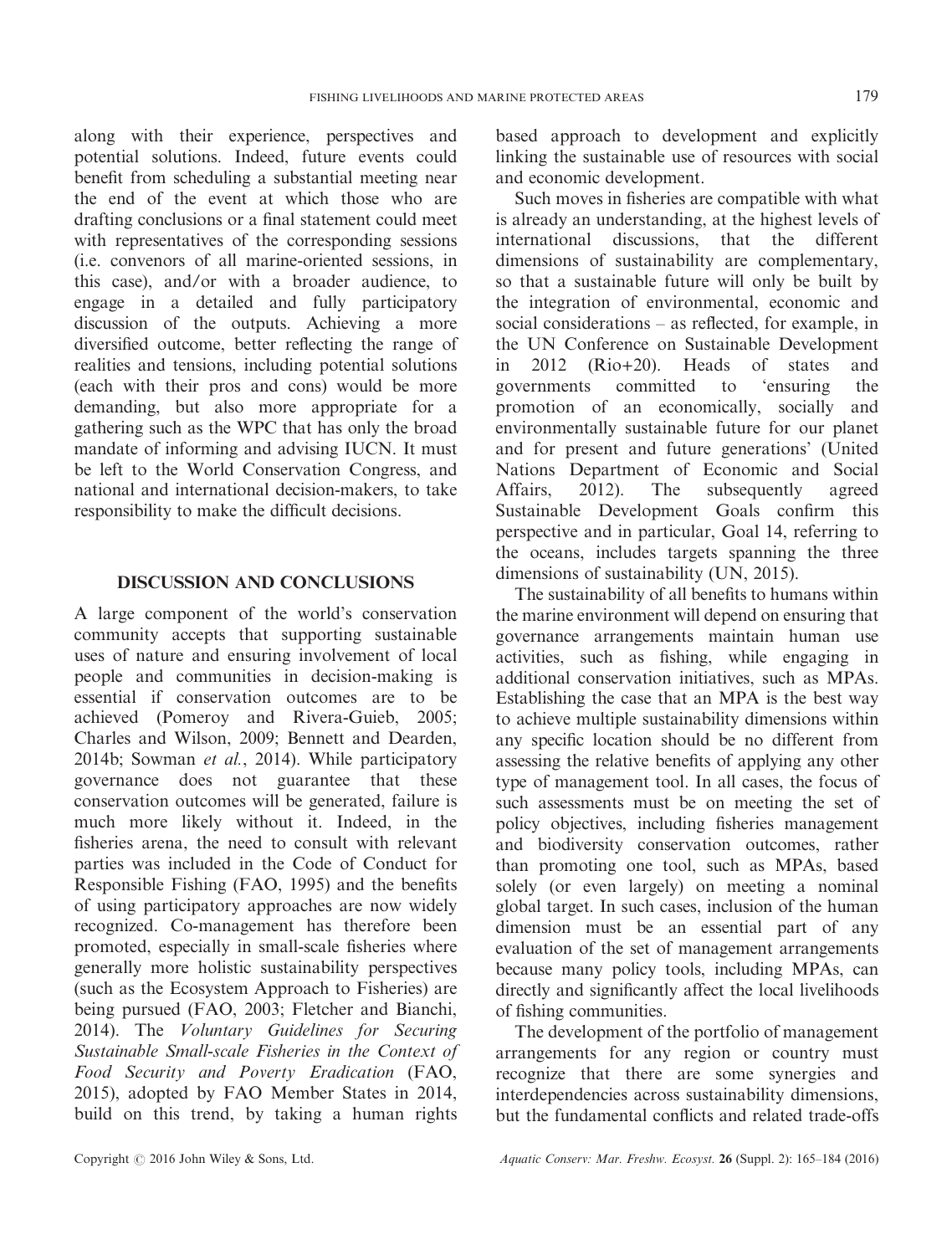also have to be recognized. Many of these are rooted in differences in management outcomes sought by the two interacting governance streams of fisheries management and biodiversity conservation, often with little mutual consideration of each other (Garcia et al., 2014). Unless these conflicts and related trade-offs are recognized and openly stated and the underlying reasons for any divide are discussed, it will be difficult to find the strategies that are needed to better harmonize actions in pursuing these multiple objectives (Rice et al., 2012).

The important role of spatial management systems, including MPAs, as part of the efforts to safeguard our oceans is widely recognized. Important high-level political commitments have been made for continuing the use of this type of tool for both biodiversity conservation and fisheries management. Hence, conservation-MPAs as well as fishery-closures will continue to be part of the coastal zone cross-sectoral management framework. A key challenge is to ensure that they work together in the best possible way to ensure environmental, economic and social sustainability. There are practical and policy-level approaches already available to develop synergies, ones that are mutually supportive of marine conservation (such as through MPAs) and of resource use (i.e. fishing for food and livelihoods). This includes co-management arrangements, marine spatial planning and the ecosystem approach to fisheries – within which MPAs are recognized as one of the possible instruments (CBD, 2000; FAO, 2003; SCBD/STAP, 2012). However, more effective linkages of conservation-MPAs and fishery-closures, within the realm of spatial management systems, will require better recognition by the conservation community of the important role of fishery-based closures as a tool of marine conservation.

Furthermore, non-spatial management measures can be equally important for the protection of the marine ecosystem. The key to the choice of management measures is the need to understand and take into account local conditions and the characteristics of each situation. In particular, it is important to draw a distinction between coastal areas and their fisheries, and the open ocean and their associated fisheries. Different approaches to MPAs and other synergistic management measures will be

needed in these different realms, reflecting differing ecological systems, tensions between objectives, approaches to governance and consequences for people. It is also vital to understand the different challenges faced by developing nations, where, for example, basic environmental management systems may be vital to develop before tools such as MPAs can be effectively utilized.

Examples of synergies and successful results were presented at various sessions of the WPC, such as those dealing with the role of MPAs in 'supporting human life' (Stream 4), resolving development challenges (Stream 5), and improving governance (Stream 6), as well as in relation to indigenous communities (Stream 7). Some of the synergies were reflected in Table 5. These include cases where protected areas – when used in a suitable context, i.e. under appropriate bio-ecological and socio-economic circumstances, and when designed and implemented properly – can make fisheries more sustainable and support, not hurt, livelihoods and food security. These examples tend to be at the local level, and care has to be taken when trying to draw conclusions at a global scale. Still, by learning from successful results, in particular with regard to effective processes and approaches, important gains could be made.

In order to better acknowledge all of the environmental, economic and social dimensions of sustainability, as well as their interdependence, a significant departure from current practices used to develop MPAs is required. Especially in coastal areas, protected areas should be developed with human objectives at least as prominent as biodiversity conservation ones. This would require a reshaping of the policy positions and processes currently used, in order to link more closely the consideration of MPAs and fisheries management, within an overarching framework of space-based management. Their interactions (e.g. within cross-sectoral integrated management frameworks) should include explicit recognition of the trade-offs required in pursuing both human and ecosystem objectives. This reorientation has several implications. First, instead of seeking the 'ideal' MPA for the preservation of specific undisturbed areas, it may be more effective to choose the best supported and 'embraced' model – perhaps one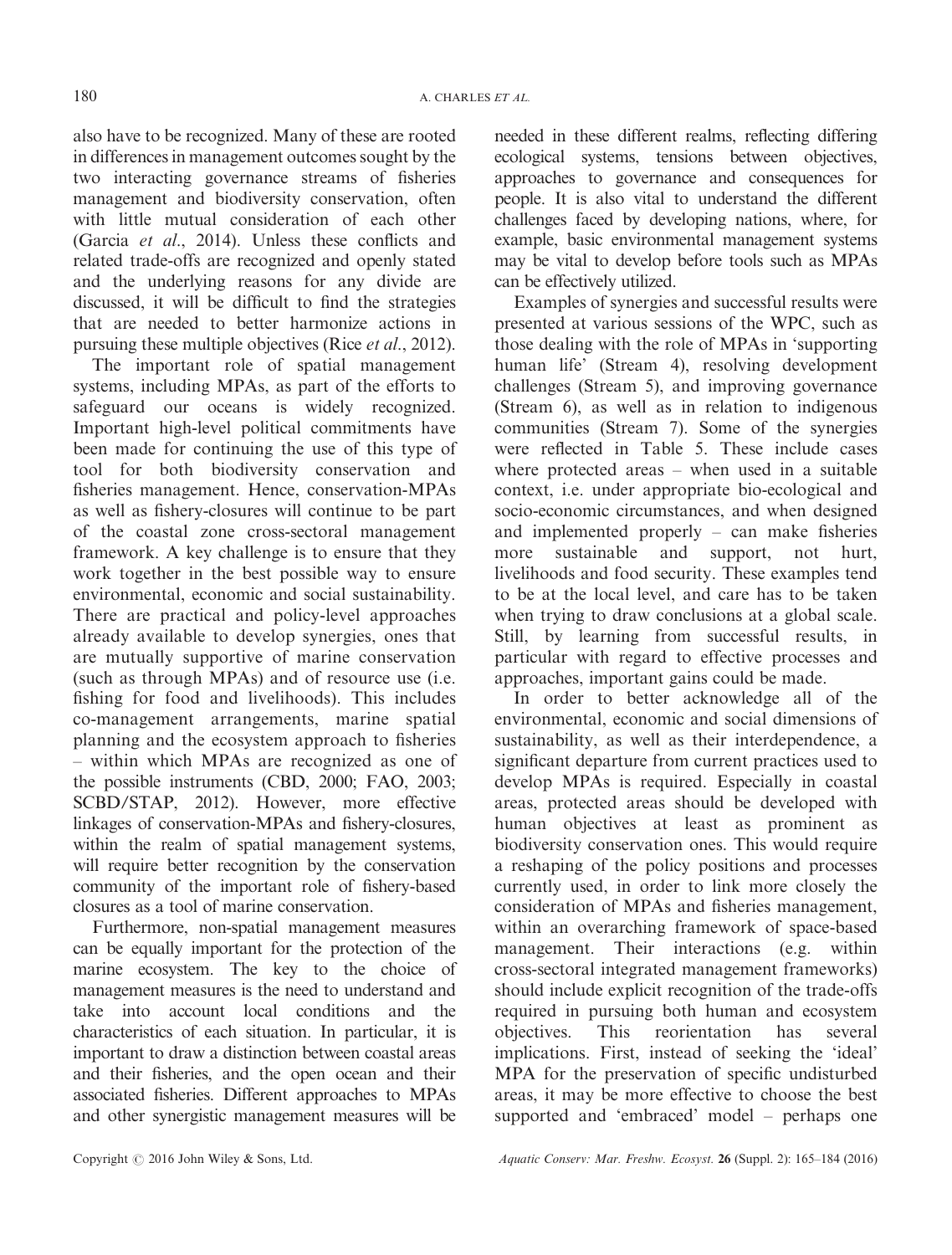oriented toward spreading an 'acceptable level of impact' across the entire ecosystem and meshing well with other appropriate management tools. Second, a parallel focus on human and biodiversity objectives may well lead to a greater focus on multi-zoned MPAs, perhaps with nesting of small no-take zones within spatially larger management and planning frames, to help in distributing costs more broadly and equitably. Third, an appreciation of multiple objectives also implies the need to consider equity concerns, and particularly the possibility of compensation to local communities by the global community in cases when the costs of maintaining ecosystem services is borne locally while the benefits of those services are enjoyed externally (or in the future).

While the preceding analysis in this section has focused on drawing lessons to help in bridging the multiple goals of marine use and conservation, and particularly in connecting MPAs and fisheries management, there are also lessons arising in terms of processes to be followed in the future. In particular, the experience with the Marine Statement of the WPC 2014 highlights the importance of moving to a more comprehensive consideration of the relative costs and benefits of MPAs, with these costs and benefits being examined within an environment of transparency and collaboration that encourages a full range of perspectives. Such a process could be followed at the next WPC to produce a scientifically-presented set of options reflecting the full range of discussions, and including areas both of agreement and of disagreement. In this way, proposals from sub-groups of the meeting (such as the 30% NTZ target) would be presented as proposals to the full set of participants, along with potential costs and benefits, plus the uncertainties in both the short and long-term. As a related aspect of process, efforts should be made to ensure that in discussion of MPA within future fora, analysis of benefits and costs in terms of biodiversity conservation and sustainable fisheries are better integrated with equivalent analysis relating to livelihoods and food security. It will be important to ensure that this takes into account the impact of the MPA not only within but also beyond its boundaries.

Events like the WPC play an extremely important role in bringing people together to trade ideas and

share experiences. While not a formal decision-making process, the WPC certainly has a degree of authority in terms of conveying messages and influencing public opinion, not only within the IUCN but more broadly. With that comes the responsibility to ensure transparent and participatory processes that may best encourage synergies between local and global efforts and interests towards a sustainable planet. Indeed, the process-focused lessons learned concerning MPA implementation itself can be applied to processes followed in international gatherings such as World Parks Congresses. By learning from experience, such gatherings can provide major opportunities to find the right mutually supportive policies, management approaches and implementation processes, for marine conservation and for MPAs specifically, and to communicate to the world how MPAs contribute to sustainability in a true multi-dimensional sense – involving people and the planet.

# ACKNOWLEDGEMENTS

We are grateful to the organizers of this special issue for the invitation to contribute, and to all those involved in marine-oriented sessions at the World Parks Congress (particularly the sessions the authors of this paper organized) for many stimulating discussions and insights. We are also grateful to Meagan Symington for very helpful research assistance in compiling and analysing the related inputs and outputs of the Congress. We thank the journal editor and two anonymous referees for very helpful comments that considerably improved the paper. Charles acknowledges financial support from the Natural Sciences and Engineering Research Council of Canada and the Social Sciences and Humanities Research Council of Canada, through the Community Conservation Research Network (www.[CommunityConservation.Net](http://CommunityConservation.Net)).

## REFERENCES

- Ballantine B. 2014. Fifty years on: lessons from marine reserves in New Zealand and principles for a worldwide network. Biological Conservation 176: 297–307.
- Ban NC, Adams VM, Almany GR, Ban S, Cinner JE, McCook LJ, Mills M, Pressey RL, White A. 2011.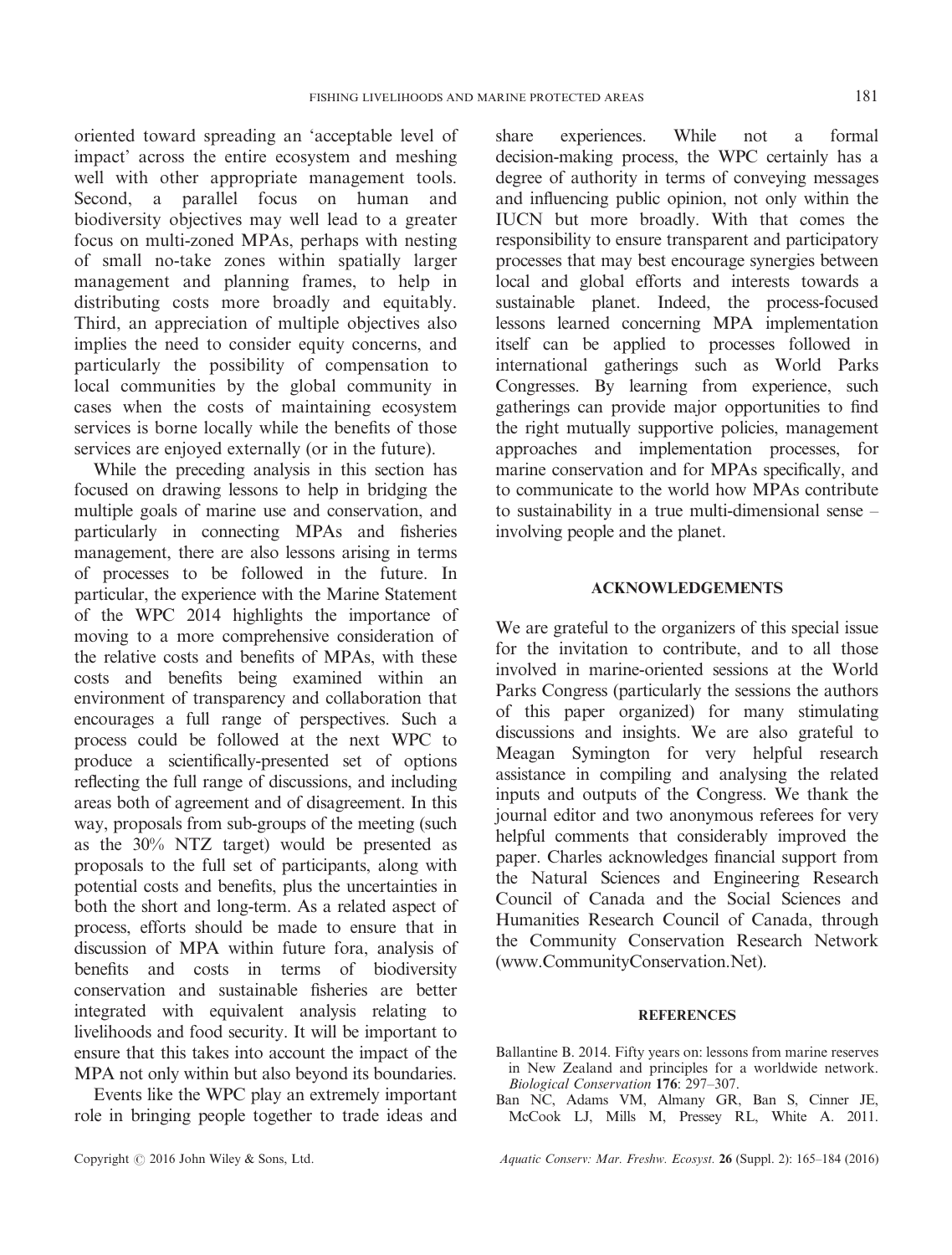Designing, implementing and managing marine protected areas: emerging trends and opportunities for coral reef nations. Journal of Experimental Marine Biology and Ecology 408: 21–31.

- Bene C, Arthur R, Norbury H, Allison EH, Beveridge M, Bush S, Campling L, Leschen W, Little D, Squires D, et al. 2016. Contribution of fisheries and aquaculture to food security and poverty reduction: assessing the current evidence. World Development 79: 177–196.
- Bennett NJ, Dearden P. 2014a. Why local people do not support conservation: community perceptions of marine protected area livelihood impacts, governance and management in Thailand. Marine Policy **44**: 107-116.
- Bennett NJ, Dearden P. 2014b. From measuring outcomes to providing inputs: governance, management, and local development for more effective marine protected areas. Marine Policy 50: 96–110.
- Bennett NJ, Blythe J, Tyler S, Ban NC. 2015a. Communities and change in the anthropocene: understanding social-ecological vulnerability and planning adaptations to multiple interacting exposures. Regional Environmental Change online.<http://doi.org/10.1007/s10113-015-0839-5>
- Bennett NJ, Govan H, Satterfield T. 2015b. Ocean grabbing. Marine Policy 57: 61-68.
- Berkes F, Colding J, Folke C. 2000. Rediscovery of traditional ecological knowledge as adaptive management. Ecological Applications 10: 1251–1262.
- Boncoeur J, Alban F. 2013. Troisième partie: approche socioéconomique. In Les aires marines protégées et la pêche: bioécologie, socioéconomie et gouvernance, Garcia SM, Boncoeur J, Gascuel D (eds). Presses Universitaires de Perpignan: Perpignan, France; 139–187.
- Buxton CD, Hartmann K, Kearney R, Gardner C. 2014. When is spillover from marine reserves likely to benefit fisheries? Public Library of Science (PLOS) ONE 9: e107032. doi[:10.1371/journal.pone.0107032](http://dx.doi.org/10.1371/journal.pone.0107032)
- Capistrano RC, Charles A. 2012. Indigenous rights and coastal fisheries: a framework of livelihoods, rights and equity. Ocean and Coastal Management 69: 200–209.
- CBD. 2000. COP 5 Decision V/6. Ecosystem approach. [https://www.cbd.int/decision/cop/?id=7148.](https://www.cbd.int/decision/cop/?id=7148)
- CBD. 2015. Aichi Biodiversity Targets. [https://www.cbd.int/](https://www.cbd.int/sp/targets/) [sp/targets/](https://www.cbd.int/sp/targets/) [30 September 2015].
- Charles A. 2005. The big picture: a fishery system approach links fishery management and biodiversity. In Proceedings of the Workshop on Biodiversity Challenges for Fishery Management. Conference on Biodiversity: Science and Governance. IFREMER: Paris.
- Charles A. 2014. Human dimensions in marine ecosystem-based management. Chapter 3 in: The Sea Volume 16. Marine Ecosystem-Based Management, Fogarty MJ, McCarthy JJ (eds). Harvard University Press: Cambridge, MA.
- Charles A, Sanders J. 2007. Issues arising on the interface of MPAs and fisheries management. In Report and documentation of the Expert Workshop on Marine Protected Areas and Fisheries Management: Review of Issues and Considerations. Rome, 12–14 June 2006. FAO Fisheries Report No. 825. FAO: Rome; 301–332.
- Charles A, Wilson L. 2009. Human dimensions of marine protected areas. ICES Journal of Marine Science 66: 6–15.
- Christie P, Lowry K, White AT, Oracion EG, Sievanen L, Pomeroy RS, Pollnac RB, Patlis JM, Eisma R-LV. 2005.

Key findings from a multidisciplinary examination of integrated coastal management process sustainability. Ocean and Coastal Management 48: 468–483.

- Chuenpagdee R, Pascual-Fernández JJ, Szeliánszky E, Luis Alegret J, Fraga J, Jentoft S. 2013. Marine protected areas: re-thinking their inception. Marine Policy 39: 234–240.
- Cochrane KL, Garcia SM (eds). 2009. A Fishery Manager's Guidebook. FAO and Wiley-Blackwell: Oxford.
- Cochrane K, Bianchi G, Fletcher W, Fluharty D, Mahon R, Arve Misund O. 2014. Regulatory and governance frameworks. Chapter 4. In The Sea, Volume 16. Marine Ecosystem-Based Management, Fogarty MJ, McCarthy JJ. (eds). Harvard University Press: Cambridge, MA; 77–119.
- Day J, Dudley N, Hockings M, Holmes G, Laffoley D, Stolton S, Wells S. 2012. Guidelines for Applying the IUCN Protected Area Management Categories to Marine Protected Areas. IUCN: Gland, Switzerland.
- FAO. 1995. The Code of Conduct for Responsible Fisheries. FAO: Rome.
- FAO. 2003. The ecosystem approach to fisheries. FAO Technical Guidelines for Responsible Fisheries. No. 4, Suppl. 2. FAO: Rome.
- FAO. 2009. Fisheries management. 2. The ecosystem approach to fisheries. 2.2. Human dimensions of the ecosystem approach to fisheries. FAO Technical Guidelines for Responsible Fisheries. No.4. Suppl. 2. FAO: Rome.
- FAO. 2011. Fisheries Management. 4. Marine protected areas and fisheries. FAO Technical Guidelines for Responsible Fisheries. No 4, Suppl. 4. FAO: Rome.
- FAO. 2013. Implementing improved tenure governance in fisheries. A technical guide to support the implementation of the Voluntary Guidelines on the Responsible Governance of Tenure of Land, Fisheries and Forestry in the Context of National Food Security. Preliminary version. September 2013. FAO: Rome.
- FAO. 2015. Voluntary Guidelines for Securing Sustainable Small-scale Fisheries in the Context of Food Security and Poverty Eradication. FAO: Rome.
- Fletcher WJ, Bianchi G. 2014. The FAO-EAF Toolbox: making the Ecosystem Approach accessible to all fisheries. Ocean and Coastal Management 90: 20–26.
- Fletcher WJ, Kearney RE, Wise BS, Nash WJ. 2015. Largescale expansion of no-take closures within the Great Barrier Reef has not enhanced fishery production. Ecological Applications 25: 1187–1196.
- FLMMA. 2014. FLMMA Strategic Plan 2014-2018. Fiji Locally Managed Marine Area Network: Suva, Fiji Islands.
- Garcia SM, Boncoeur J, Gascuel D. 2013. Les aires marines protégées et la pêche: bioécologie, socioéconomie et gouvernance. Presses Universitaires de Perpignan (France).
- Garcia SM, Rice J, Charles A (eds). 2014. Governance of Marine Fisheries and Biodiversity Conservation: Interaction and Coevolution. Wiley-Blackwell: Oxford, U.K..
- Golden AS, Naisilsisili W, Ligairi I, Drew JA. 2014. Combining natural history collections with fisher knowledge for community-based conservation in Fiji. Public Library of Science (PLOS) ONE 9, e98036. DOI: [10.1371/journal.](http://dx.doi.org/10.1371/journal.pone.0098036.s001) [pone.0098036.s001](http://dx.doi.org/10.1371/journal.pone.0098036.s001)
- Govan H, Jupiter S. 2013. Can the IUCN 2008 protected areas management categories support Pacific island approaches to conservation? Parks 19: 73–80.

Copyright  $\odot$  2016 John Wiley & Sons, Ltd. Aquatic Conserv: Mar. Freshw. Ecosyst. 26 (Suppl. 2): 165-184 (2016)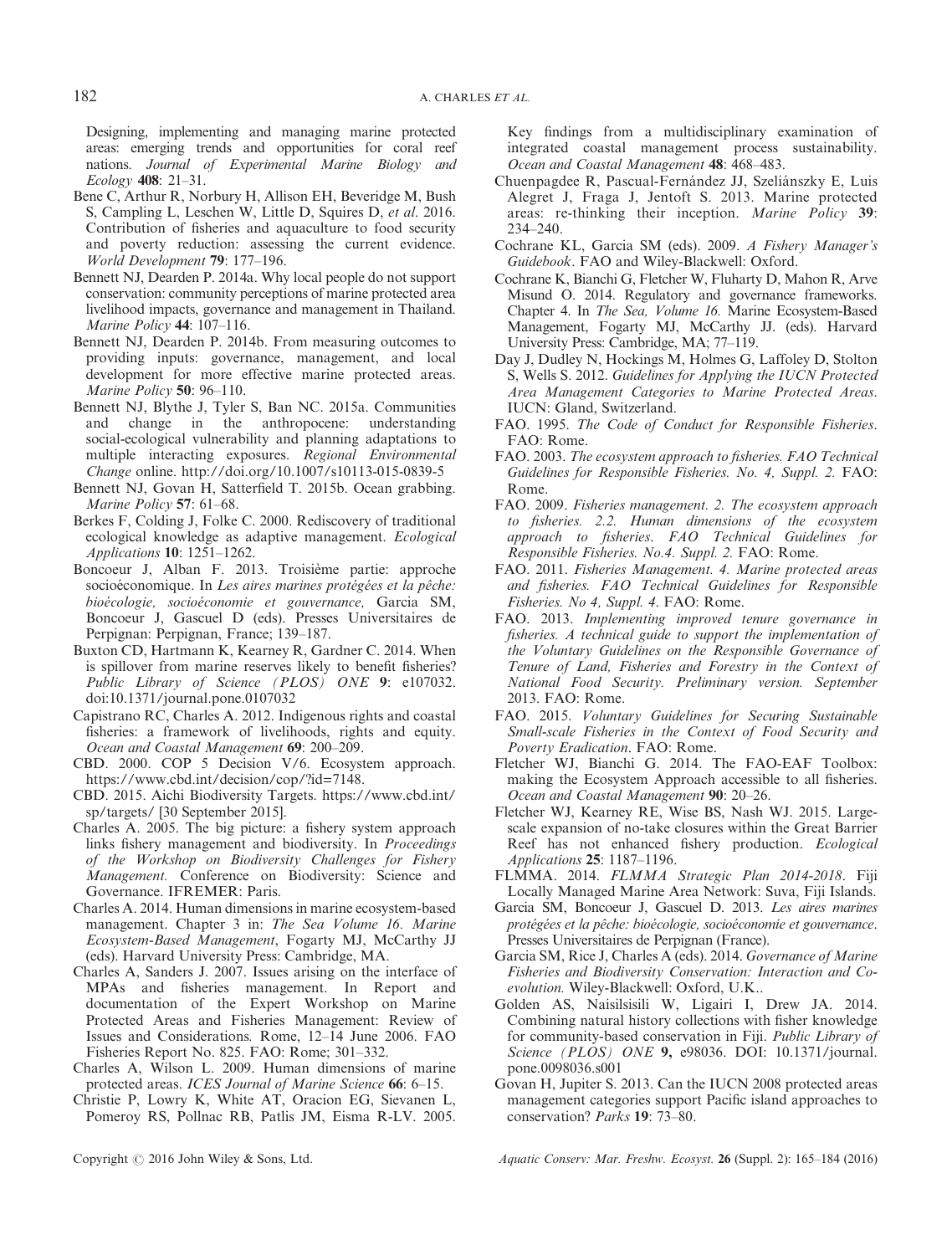- Govan H, Tawake A, Tabunakawai K, Jenkins A, Lasgorceix A, Schwarz A-M, Aalbersberg B, Manele B, Vieux C, Notere D, et al. 2009. Status and potential of locally-managed marine areas in the Pacific Island Region: meeting nature conservation and sustainable livelihood targets through wide-spread implementation of LMMAs. SPREP/WWF/WFC-Reefbase/ CRISP. Secretariat of the Pacific Regional Environment Programme (SPREP): Apia, Samoa.
- Halpern BS, Lester SE, Kellner JB. 2009. Spillover from marine reserves and the replenishment of fished stocks. Environmental Conservation 36: 268–276.
- Hilborn R, Stokes K, Maguire J-J, Smith T, Botsford LW, Mangel M, Orensanz J, Parma A, Rice J, Bell J, et al. 2004. When can marine reserves improve fisheries management? Ocean and Coastal Management 47: 197–205.
- HLPE. 2014. Sustainable fisheries and aquaculture for food security and nutrition. A report by the High Level Panel of Experts on Food Security and Nutrition of the Committee on World Food Security, Rome 2014.
- Hockings M, Ervin J, Vincent G. 2004. The World Parks Congress before and after Durban. Journal of International Wildlife Law and Policy 7: 31–42.
- IUCN/WPC. 2015. Global Protected Areas Programme. [www.](http://www.iucn.org/about/work/programmes/gpap_home/gpap_events/gpap_wpc/) [iucn.org/about/work/programmes/gpap\\_home/](http://www.iucn.org/about/work/programmes/gpap_home/gpap_events/gpap_wpc/) [gpap\\_events/gpap\\_wpc/](http://www.iucn.org/about/work/programmes/gpap_home/gpap_events/gpap_wpc/) [30 September 2015]
- IUCN. 2004. Durban World Park Congress. PARKS 14. [http://](http://cmsdata.iucn.org/downloads/14_2lowres.pdf) [cmsdata.iucn.org/downloads/14\\_2lowres.pdf](http://cmsdata.iucn.org/downloads/14_2lowres.pdf) [30 September 2015]
- IUCN. 2014a. Stream 1: A strategy of innovative approaches and recommendations to reach conservation goals in the next decade. Paper submitted following the deliberations of the IUCN World Parks Congress 2014, Sydney, Australia. [http://worldparkscongress.org/downloads/approaches/](http://worldparkscongress.org/downloads/approaches/Stream1.pdf) [Stream1.pdf](http://worldparkscongress.org/downloads/approaches/Stream1.pdf)
- IUCN. 2014b. Stream 2: A strategy of innovative approaches and recommendations for responding to climate change in the next decade. Paper submitted following the deliberations of the IUCN World Parks Congress 2014, Sydney, Australia. [http://](http://worldparkscongress.org/downloads/approaches/Stream2.pdf) [worldparkscongress.org/downloads/approaches/Stream2.pdf](http://worldparkscongress.org/downloads/approaches/Stream2.pdf)
- IUCN. 2014c. Stream 3: A strategy of innovative approaches and recommendations for responding to improve health and well-being in the next decade. Paper submitted following the deliberations of the IUCN World Parks Congress 2014, Sydney, Australia. [http://worldparkscongress.org/downloads/](http://worldparkscongress.org/downloads/approaches/Stream3.pdf) [approaches/Stream3.pdf](http://worldparkscongress.org/downloads/approaches/Stream3.pdf)
- IUCN. 2014d. Stream 4: A strategy of innovative approaches and recommendations to support human life in the next decade. Paper submitted following the deliberations of the IUCN World Parks Congress 2014, Sydney, Australia. [http://worldparkscongress.org/downloads/approaches/](http://worldparkscongress.org/downloads/approaches/Stream4.pdf) [Stream4.pdf](http://worldparkscongress.org/downloads/approaches/Stream4.pdf)
- IUCN. 2014e. Stream 5: A strategy of innovative approaches and recommendations to reconcile development challenges in the next decade. Paper submitted following the deliberations of the IUCN World Parks Congress 2014, Sydney, Australia. [http://worldparkscongress.org/downloads/approaches/](http://worldparkscongress.org/downloads/approaches/Stream5.pdf) [Stream5.pdf](http://worldparkscongress.org/downloads/approaches/Stream5.pdf)
- IUCN. 2014f. Stream 6: A strategy of innovative approaches and recommendations to enhance the diversity, quality and vitality of governance in the next decade. Paper submitted following the deliberations of the IUCN World Parks Congress 2014, Sydney, Australia. [http://worldparkscongress.org/downloads/](http://worldparkscongress.org/downloads/approaches/Stream6.pdf) [approaches/Stream6.pdf](http://worldparkscongress.org/downloads/approaches/Stream6.pdf)
- IUCN. 2014g. Stream 7: A strategy of innovative approaches and recommendations for respecting indigenous and traditional knowledge and culture in the next decade. Paper submitted following the deliberations of the IUCN World Parks Congress 2014, Sydney, Australia. [http://](http://worldparkscongress.org/downloads/approaches/Stream7.pdf) [worldparkscongress.org/downloads/approaches/Stream7.pdf](http://worldparkscongress.org/downloads/approaches/Stream7.pdf)
- IUCN. 2014h. A strategy of innovative approaches and recommendations to enhance implementation of marine conservation in the next decade. Paper submitted following the deliberations of the IUCN World Parks Congress 2014, Sydney, Australia. [http://worldparkscongress.org/](http://worldparkscongress.org/downloads/approaches/ThemeM.pdf) [downloads/approaches/ThemeM.pdf](http://worldparkscongress.org/downloads/approaches/ThemeM.pdf)
- IUCN. 2014i. A strategy of innovative approaches and recommendations to enhance implementation of a New Social Compact in the next decade. Paper submitted following the deliberations of the IUCN World Parks Congress 2014, Sydney, Australia. [http://worldparkscongress.org/downloads/approaches/](http://worldparkscongress.org/downloads/approaches/ThemeN.pdf) [ThemeN.pdf.](http://worldparkscongress.org/downloads/approaches/ThemeN.pdf)
- IUCN. 2014j. IUCN World Parks Congress 2014 Website. <http://wpc2014.eventranet.com.au/presentations-search>.
- Jupiter SD, Cohen PJ, Weeks R, Tawake A, Govan H. 2014. Locally-managed marine areas: multiple objectives and diverse strategies. Pacific Conservation Biology 20: 165–179.
- Kerwath SE, Winker H, Götz A, Attwood CG. 2013. Marine protected area improves yield without disadvantaging fishers. Nature Communications 4: 2347. doi[:10.1038/](http://dx.doi.org/10.1038/ncomms3347) [ncomms3347](http://dx.doi.org/10.1038/ncomms3347)
- Kooiman J, Bavinck M, Jentoft S, Pullin R. 2005. Fish for life. Interactive Governance for Fisheries. Amsterdam University Press: Amsterdam.
- Lowry GK, White AT, Christie P. 2009. Scaling up to networks of marine protected areas in the Philippines: biophysical, legal, institutional, and social considerations. Coastal Management 37: 274–290.
- McClanahan TR, Marnane MJ, Cinner JE, Kiene WE. 2006. A comparison of marine protected areas and alternative approaches to coral-reef management. Current Biology 16: 1408–1413.
- McConney P, Charles A. 2009. Managing small-scale fisheries: moving towards people-centred perspectives. In Handbook of Marine Fisheries Conservation and Management, Grafton RQ, Hilborn R, Squires D, Tait M, Williams M (eds). Oxford University Press: Oxford; 532–545.
- Mills DJ, Westlund L, DeGraaf G, Kura Y, Willmann R, Kelleher K. 2011. Underreported and undervalued: small-scale fisheries in the developing world. In *Small Scale* Fisheries Management: Frameworks and Approaches for the Developing World, Pomeroy RS, Andrew NL. (eds). CABI: Wallingford, UK: 1–15.
- NSW MEMA. 2013. Managing the NSW Marine Estate: Purpose, Underpinning Principles and Priority Setting. Marine Estate Management Authority, NSW. [www.marine.](http://www.marine.nsw.gov.au/__data/assets/pdf_file/0004/498604/Managing-Marine-Estate.pdf) [nsw.gov.au/\\_\\_data/assets/pdf\\_](http://www.marine.nsw.gov.au/__data/assets/pdf_file/0004/498604/Managing-Marine-Estate.pdf)file/0004/498604/ [Managing-Marine-Estate.pdf](http://www.marine.nsw.gov.au/__data/assets/pdf_file/0004/498604/Managing-Marine-Estate.pdf)
- Pomeroy RS, Rivera-Guieb R. 2005. Fishery Co-Management: A Practical Handbook. International Development Research Centre. CABI: Ottawa, Canada.
- Pomeroy RS, Watson LM, Parks JE, Cid GA. 2005. How is your MPA doing? A methodology for evaluating the management effectiveness of marine protected areas. Ocean and Coastal Management 48: 485–502.

Copyright  $\odot$  2016 John Wiley & Sons, Ltd. Aquatic Conserv: Mar. Freshw. Ecosyst. 26 (Suppl. 2): 165–184 (2016)